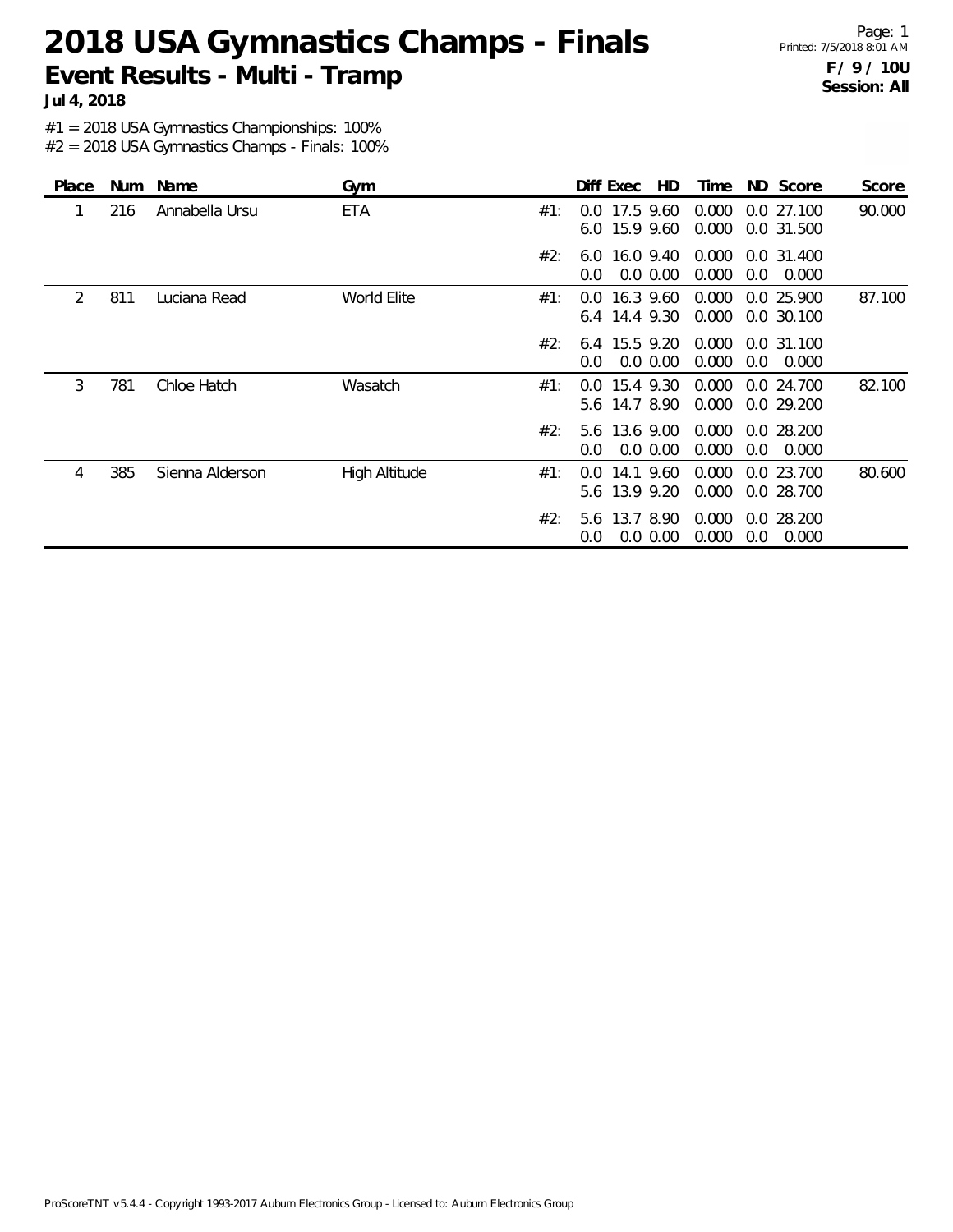Page: 1 Printed: 7/5/2018 8:01 AM **M / 9 / 10U Session: All**

**Jul 4, 2018**

#1 = 2018 USA Gymnastics Championships: 100%

| Place | Num | Name                  | Gym                |     | HD<br>Diff Exec                      | Time           | ND Score                   | Score  |
|-------|-----|-----------------------|--------------------|-----|--------------------------------------|----------------|----------------------------|--------|
|       | 210 | Alexander Rozenshteyn | <b>ETA</b>         | #1: | 18.2 9.30<br>0.0<br>6.9<br>16.3 9.30 | 0.000<br>0.000 | 0.0 27.500<br>0.0 32.500   | 93.100 |
|       |     |                       |                    | #2: | 16.7 9.50<br>6.9<br>0.0 0.00<br>0.0  | 0.000<br>0.000 | 0.0 33.100<br>0.0<br>0.000 |        |
| 2     | 613 | Jaden Gausman         | So Cal TTC         | #1: | 16.2 9.60<br>0.0<br>6.6 13.9 9.20    | 0.000<br>0.000 | 0.0 25.800<br>0.0 29.700   | 86.100 |
|       |     |                       |                    | #2: | 15.1 9.10<br>6.4<br>0.0 0.00<br>0.0  | 0.000<br>0.000 | 0.0 30.600<br>0.0<br>0.000 |        |
| 3     | 304 | <b>Austin Center</b>  | Giguere Gymnastics | #1: | 15.1 9.10<br>0.0<br>14.8 9.40<br>6.5 | 0.000<br>0.000 | 0.0 24.200<br>0.0 30.700   | 86.000 |
|       |     |                       |                    | #2: | 15.3 9.30<br>6.5<br>0.0 0.00<br>0.0  | 0.000<br>0.000 | 0.0 31.100<br>0.0<br>0.000 |        |
| 4     | 476 | Aiden Shackleton      | Midwest Training   | #1: | 15.4 9.50<br>0.0<br>12.5 9.60<br>6.8 | 0.000<br>0.000 | 0.0 24.900<br>0.0 28.900   | 83.400 |
|       |     |                       |                    | #2: | 13.1 9.70<br>6.8<br>0.0 0.00<br>0.0  | 0.000<br>0.000 | 0.0 29.600<br>0.0<br>0.000 |        |
| 5     | 387 | <b>Preston Dukes</b>  | High Altitude      | #1: | 13.9 9.50<br>0.0<br>14.3 8.60<br>6.5 | 0.000<br>0.000 | 0.0 23.400<br>0.0 29.400   | 82.600 |
|       |     |                       |                    | #2: | 14.8 8.50<br>6.5<br>0.0 0.00<br>0.0  | 0.000<br>0.000 | 0.0 29.800<br>0.0<br>0.000 |        |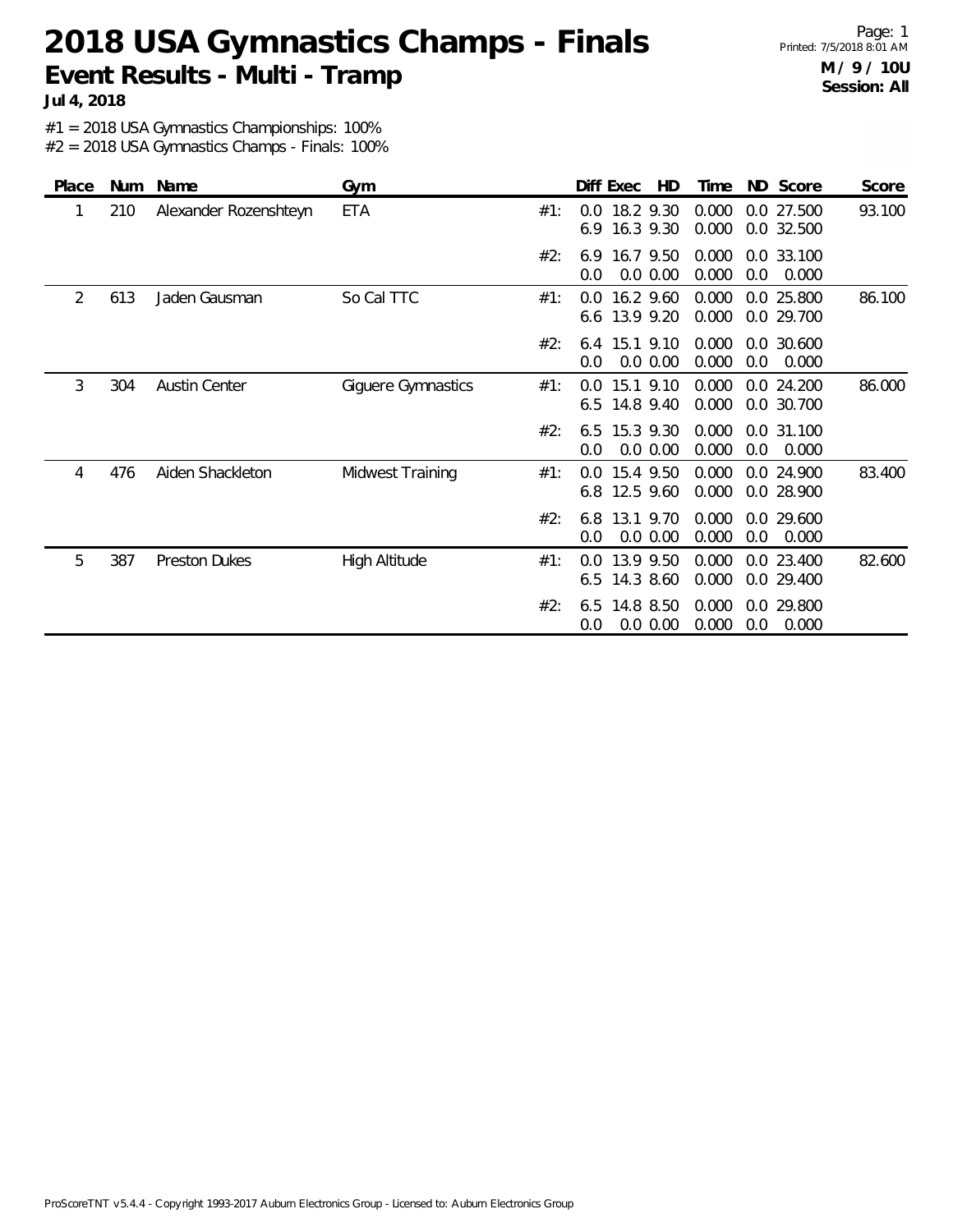Page: 1 Printed: 7/5/2018 8:01 AM **F / 9 / 11-12 Session: All**

**Jul 4, 2018**

#1 = 2018 USA Gymnastics Championships: 100%

| Place          | Num | Name                  | Gym                 |     |            | Diff Exec<br>HD            | Time           |            | ND Score                  | Score  |
|----------------|-----|-----------------------|---------------------|-----|------------|----------------------------|----------------|------------|---------------------------|--------|
| 1              | 536 | Kaitlyn Sima          | Oklahoma Extreme    | #1: | 7.1        | 0.0 17.3 9.80<br>15.8 9.90 | 0.000<br>0.000 |            | 0.0 27.100<br>0.0 32.800  | 93.800 |
|                |     |                       |                     | #2: | 7.1<br>0.0 | 17.0 9.80<br>0.0 0.00      | 0.000<br>0.000 | 0.0        | 0.0 33.900<br>0.000       |        |
| $\overline{2}$ | 730 | Katerina Vapnik       | Tornado Sport Club  | #1: | 7.1        | 0.0 17.1 9.60<br>15.6 9.30 | 0.000<br>0.000 |            | 0.0 26.700<br>0.0 32.000  | 92.200 |
|                |     |                       |                     | #2: | 7.1<br>0.0 | 17.1 9.30<br>0.0 0.00      | 0.000<br>0.000 | 0.0        | 0.0 33.500<br>0.000       |        |
| 3              | 480 | Emalea Hicks          | Millers Gymnastics  | #1: | 0.0<br>7.1 | 16.9 9.70<br>15.1 9.20     | 0.000<br>0.000 |            | 0.0 26.600<br>0.0 31.400  | 91.200 |
|                |     |                       |                     | #2: | 7.1<br>0.0 | 16.7 9.40<br>0.0 0.00      | 0.000<br>0.000 | 0.0        | 0.0 33.200<br>0.000       |        |
| 4T             | 442 | Samantha Breckenridge | Kris Power Tumbling | #1: | 0.0<br>7.1 | 15.7 9.80<br>14.9 9.90     | 0.000<br>0.000 |            | 0.0 25.500<br>0.0 31.900  | 89.600 |
|                |     |                       |                     | #2: | 7.1<br>0.0 | 15.8 9.30<br>0.0 0.00      | 0.000<br>0.000 | 0.0        | 0.0 32.200<br>0.000       |        |
| 5T             | 624 | Sienna Jibben         | Sonshine Gymnastics | #1: | 0.0<br>7.1 | 16.6 9.40<br>15.2 8.90     | 0.000<br>0.000 |            | 0.0 26.000<br>0.0 31.200  | 89.600 |
|                |     |                       |                     | #2: | 7.1<br>0.0 | 16.0 9.30<br>0.0 0.00      | 0.000<br>0.000 | 0.0        | 0.0 32.400<br>0.000       |        |
| 6T             | 14  | Riana Garcia          | 3T1                 | #1: | 0.0<br>6.1 | 17.7 9.60<br>15.5 9.40     | 0.000<br>0.000 |            | 0.0 27.300<br>0.0 31.000  | 89.400 |
|                |     |                       |                     | #2: | 6.2<br>0.0 | 15.7 9.20<br>0.0 0.00      | 0.000<br>0.000 | 0.0        | 0.0 31.100<br>0.000       |        |
| 7T             | 745 | Lila Lewis            | Twist and Shout     | #1: | 0.0<br>7.1 | 16.1 9.30<br>15.3 9.00     | 0.000<br>0.000 |            | 0.0 25.400<br>0.0 31.400  | 89.400 |
|                |     |                       |                     | #2: | 7.1<br>0.0 | 16.3 9.20<br>0.0 0.00      | 0.000<br>0.000 | 0.0        | 0.0 32.600<br>0.000       |        |
| 8              | 384 | Sage Goldman          | <b>HGC</b>          | #1: | 0.0<br>6.4 | 16.5 9.20<br>15.3 9.20     | 0.000<br>0.000 |            | 0.0 25.700<br>0.0 30.900  | 88.000 |
|                |     |                       |                     | #2: | 0.0        | 6.4 15.7 9.30<br>0.0 0.00  | 0.000          | 0.0        | 0.000 0.0 31.400<br>0.000 |        |
| 9              | 788 | Juliette Landi        | Wcc                 | #1: | 0.0<br>6.3 | 16.8 9.40<br>15.2 9.20     | 0.000<br>0.000 |            | 0.0 26.200<br>0.0 30.700  | 56.900 |
|                |     |                       |                     | #2: | 0.0<br>0.0 | 0.0 0.00<br>0.0 0.00       | 0.000<br>0.000 | 0.0<br>0.0 | 0.000<br>0.000            |        |
| 10             | 538 | Joslyn Stidman        | Oklahoma Extreme    | #1: | 0.0<br>7.1 | 16.7 9.30<br>13.0 9.60     | 0.000<br>0.000 |            | 0.0 26.000<br>0.0 29.700  | 55.700 |
|                |     |                       |                     | #2: | 0.0<br>0.0 | 0.0 0.00<br>0.0 0.00       | 0.000<br>0.000 | 0.0<br>0.0 | 0.000<br>0.000            |        |
| 11             | 643 | Abbigail Young        | <b>STLE</b>         | #1: | 0.0<br>6.8 | 15.9 9.60<br>14.3 9.00     | 0.000<br>0.000 |            | 0.0 25.500<br>0.0 30.100  | 55.600 |
|                |     |                       |                     | #2: | 0.0<br>0.0 | 0.0 0.00<br>0.0 0.00       | 0.000<br>0.000 | 0.0<br>0.0 | 0.000<br>0.000            |        |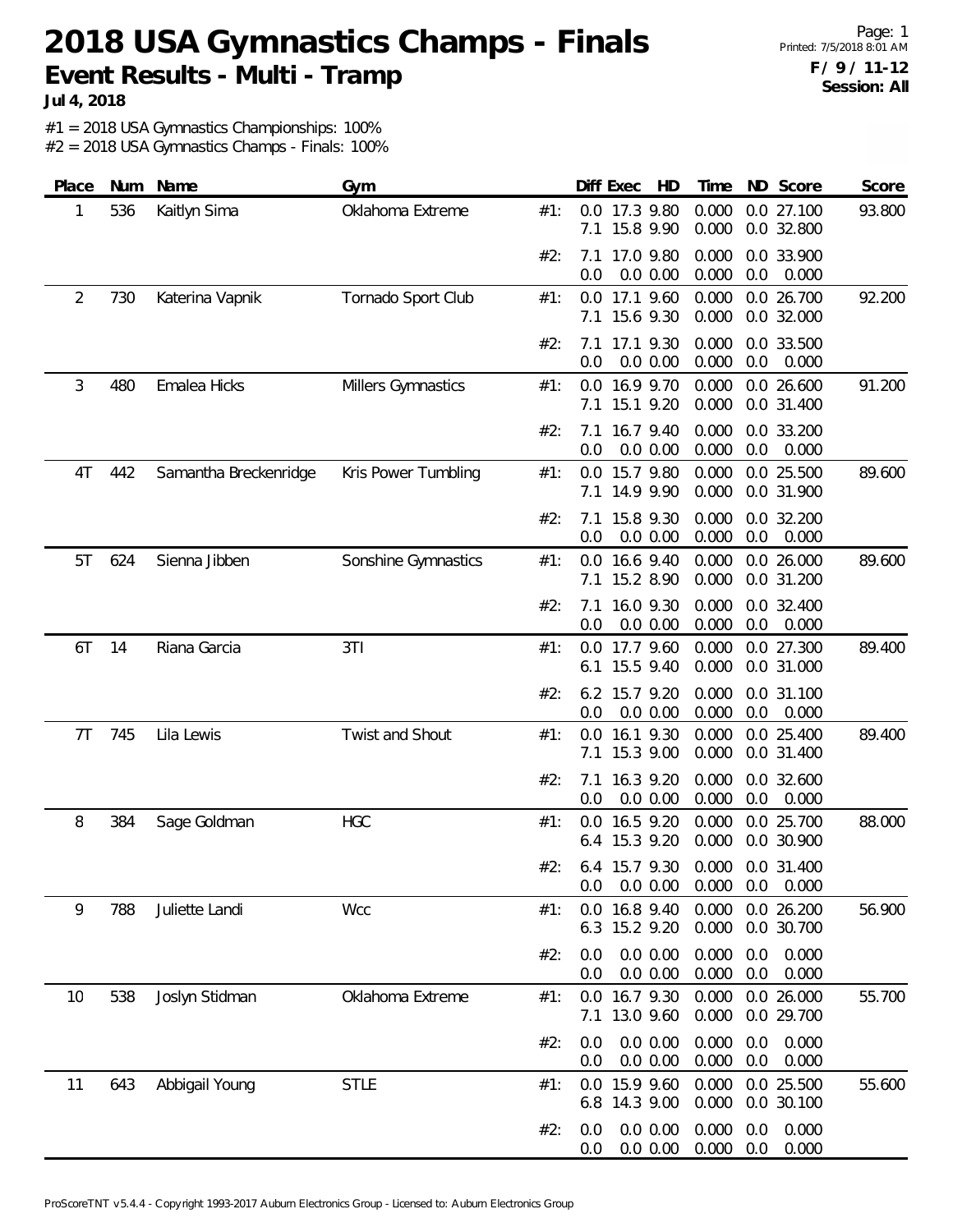**Jul 4, 2018**

#1 = 2018 USA Gymnastics Championships: 100%

| Place | Num | Name                     | Gym                      |     | Diff Exec<br>HD                                | ND Score<br>Time                                      | Score  |
|-------|-----|--------------------------|--------------------------|-----|------------------------------------------------|-------------------------------------------------------|--------|
| 12    | 543 | Maxine Touisithiphonexay | Park Avenue Gym          | #1: | 15.2 9.20<br>0.0<br>15.0 8.90<br>6.4           | 0.000<br>0.0 24.400<br>0.000<br>0.0 30.300            | 54.700 |
|       |     |                          |                          | #2: | 0.0 0.00<br>0.0<br>0.0 0.00<br>0.0             | 0.000<br>0.000<br>0.0<br>0.000<br>0.0<br>0.000        |        |
| 13T   | 12  | Clara Carpenter          | 3T1                      | #1: | 16.1 9.20<br>0.0<br>13.3 9.50<br>6.5           | 0.000<br>0.0 25.300<br>0.000<br>0.0 29.300            | 54.600 |
|       |     |                          |                          | #2: | 0.0 0.00<br>0.0<br>0.0 0.00<br>0.0             | 0.000<br>0.0<br>0.000<br>0.000<br>0.0<br>0.000        |        |
| 14T   | 26  | Madelyn Caswell          | Air Extreme              | #1: | 0.0 15.7 9.40<br>14.6 8.90<br>6.0              | 0.000<br>0.0 25.100<br>0.000<br>0.0 29.500            | 54.600 |
|       |     |                          |                          | #2: | 0.0 0.00<br>0.0<br>0.0<br>0.0 0.00             | 0.000<br>0.000<br>0.0<br>0.000<br>0.0<br>0.000        |        |
| 15    | 133 | Jade Owens               | <b>Dulles Gymnastics</b> | #1: | 15.3 9.70<br>0.0<br>14.6 9.30<br>4.7           | 0.000<br>0.0 25.000<br>0.000<br>0.0 28.600            | 53.600 |
|       |     |                          |                          | #2: | 0.0 0.00<br>0.0<br>0.0 0.00<br>0.0             | 0.000<br>0.000<br>0.0<br>0.000<br>0.0<br>0.000        |        |
| 16    | 54  | Emma Hunyadi             | Airborne Colorado        | #1: | 14.3 9.80<br>$0.0^{\circ}$<br>13.6 9.50<br>6.3 | 0.0 24.100<br>0.000<br>0.000<br>0.0 29.400            | 53.500 |
|       |     |                          |                          | #2: | 0.0 0.00<br>0.0<br>0.0 0.00<br>0.0             | 0.000<br>0.0<br>0.000<br>0.000<br>0.0<br>0.000        |        |
| 17    | 458 | Savanah Dickerson        | <b>LTC</b> Elite         | #1: | 14.3 8.80<br>0.0<br>13.7 9.20<br>6.9           | 0.000<br>0.0 23.100<br>0.000<br>0.0 29.800            | 52.900 |
|       |     |                          |                          | #2: | 0.0 0.00<br>0.0<br>0.0 0.00<br>0.0             | 0.000<br>0.0<br>0.000<br>0.000<br>0.0<br>0.000        |        |
| 18    | 239 | Vittoria Gibson          | Flip Force               | #1: | 14.7 9.30<br>0.0<br>14.3 8.90<br>5.6           | 0.000<br>0.0 24.000<br>0.000<br>0.0 28.800            | 52.800 |
|       |     |                          |                          | #2: | 0.0 0.00<br>0.0<br>0.0 0.00<br>0.0             | 0.000<br>0.000<br>0.0<br>0.000<br>0.0<br>0.000        |        |
| 19    | 196 | Ava Fernandez            | <b>ETA</b>               | #1: | 14.9 9.10<br>0.0<br>5.6 13.3 9.50              | 0.000<br>0.0 24.000<br>0.000<br>0.0 28.400            | 52.400 |
|       |     |                          |                          | #2∙ | 0.0 0.00<br>0.0                                | 0.0 0.0 0.00 0.000 0.0 0.000<br>0.000<br>0.0<br>0.000 |        |
| 20    | 467 | Secret Carroll           | <b>Maximum Athletics</b> | #1: | 0.0 14.3 9.70<br>7.0 11.1 9.50                 | 0.0 24.000<br>0.000<br>0.000<br>0.0 27.600            | 51.600 |
|       |     |                          |                          | #2: | 0.0 0.00<br>0.0<br>0.0 0.00<br>0.0             | 0.000<br>0.0<br>0.000<br>0.000<br>0.0<br>0.000        |        |
| 21    | 333 | Kate Moody               | Gymnast Factory          | #1: | 0.0 15.6 9.40<br>9.6 6.30<br>5.0               | 0.000<br>0.0 25.000<br>0.000<br>0.0 20.900            | 45.900 |
|       |     |                          |                          | #2: | 0.0 0.00<br>0.0<br>0.0 0.00<br>0.0             | 0.000<br>0.0<br>0.000<br>0.000<br>0.000<br>0.0        |        |
| 22    | 697 | Emma Cox                 | <b>TFS</b>               | #1: | 0.0 15.8 9.20<br>4.4 2.70<br>1.9               | 0.000<br>0.0 25.000<br>0.000<br>0.0<br>9.000          | 34.000 |
|       |     |                          |                          | #2: | 0.0 0.00<br>0.0<br>0.0 0.00<br>0.0             | 0.000<br>0.000<br>0.0<br>0.000<br>0.0<br>0.000        |        |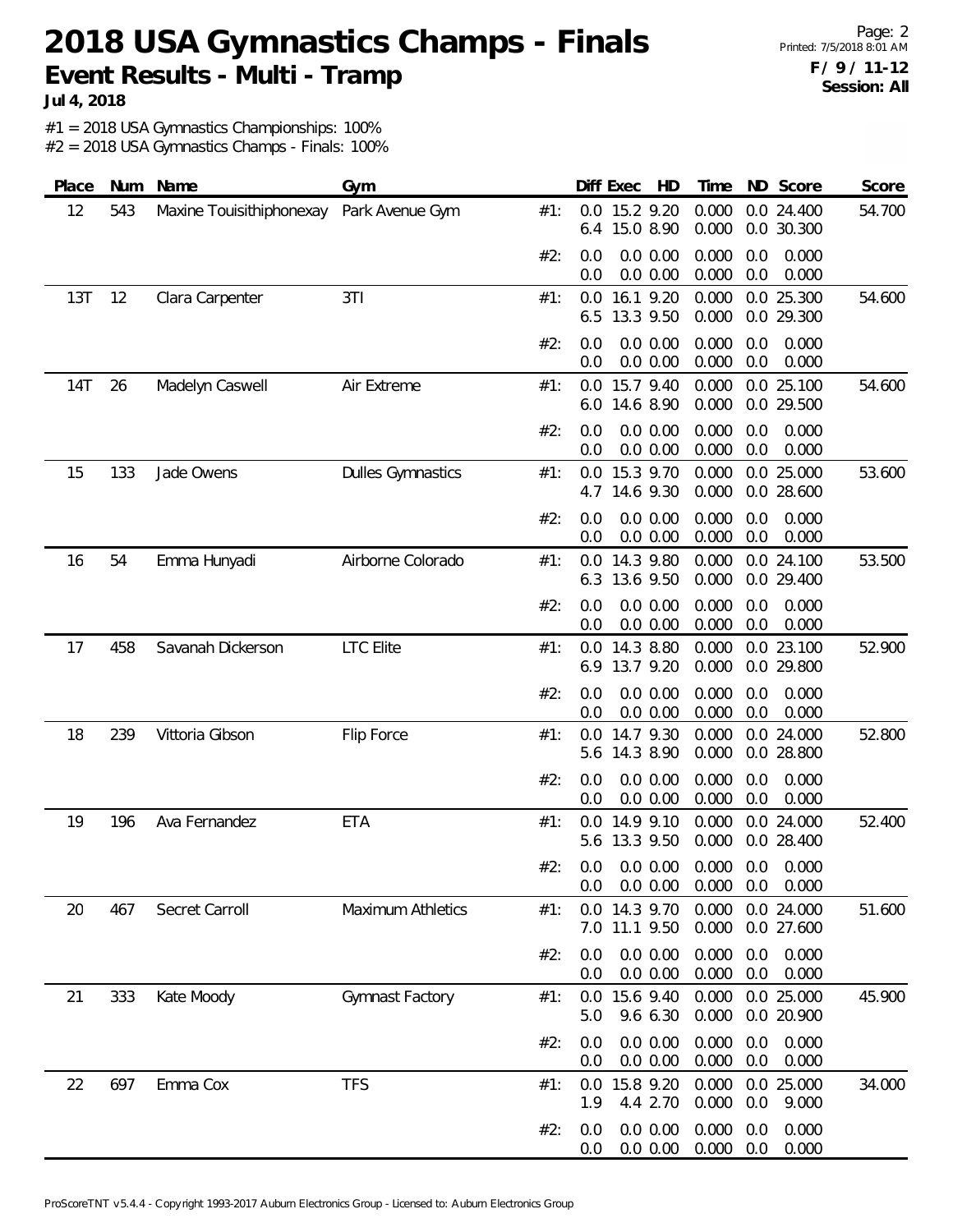Page: 1 Printed: 7/5/2018 8:01 AM **M / 9 / 11-12 Session: All**

**Jul 4, 2018**

#1 = 2018 USA Gymnastics Championships: 100%

| Place | Num | Name                                          | Gym                        |     | Diff Exec<br>HD                        | ND Score<br>Time                                      | Score  |
|-------|-----|-----------------------------------------------|----------------------------|-----|----------------------------------------|-------------------------------------------------------|--------|
| 1     | 729 | Samuel Sheyman                                | Tornado Sport Club         | #1: | 0.0<br>18.1 9.50<br>15.9 9.80<br>7.1   | 0.000<br>0.0 27.600<br>0.000<br>0.0 32.800            | 93.100 |
|       |     |                                               |                            | #2: | 16.3 9.30<br>7.1<br>0.0<br>0.0 0.00    | 0.000<br>0.0 32.700<br>0.000<br>0.0<br>0.000          |        |
| 2     | 726 | Nicholas Kosarikov                            | Tornado Sport Club         | #1: | 0.0 17.0 9.50<br>16.1 9.10<br>7.1      | 0.000<br>0.0 26.500<br>0.000<br>0.0 32.300            | 91.800 |
|       |     |                                               |                            | #2: | 16.9 9.00<br>7.1<br>0.0<br>0.0 0.00    | 0.000<br>0.0 33.000<br>0.000<br>0.000<br>0.0          |        |
| 3     | 56  | Quinn Martin                                  | Airborne Colorado          | #1: | 16.5 9.30<br>0.0<br>15.2 9.00<br>7.1   | 0.000<br>0.0 25.800<br>0.000<br>0.0 31.300            | 90.100 |
|       |     |                                               |                            | #2: | 16.8 9.10<br>7.1<br>0.0 0.00<br>0.0    | 0.000<br>0.0 33.000<br>0.000<br>0.0<br>0.000          |        |
| 4     | 666 | Jaxon Curnow                                  | <b>TAG USA</b>             | #1: | 16.6 9.80<br>0.0<br>16.0 9.70<br>5.5   | 0.000<br>0.0 26.400<br>0.000<br>0.0 31.200            | 88.700 |
|       |     |                                               |                            | #2: | 16.2 9.40<br>5.5<br>0.0 0.00<br>0.0    | 0.000<br>0.0 31.100<br>0.000<br>0.0<br>0.000          |        |
| 5     | 147 | Kai Lawson                                    | <b>Dynamite Gymnastics</b> | #1: | 15.7 9.10<br>0.0<br>15.3 9.50<br>7.1   | 0.000<br>0.0 24.800<br>0.000<br>0.0 31.900            | 88.000 |
|       |     |                                               |                            | #2: | 15.3 8.90<br>7.1<br>0.0 0.00<br>0.0    | 0.000<br>0.0 31.300<br>0.000<br>0.0<br>0.000          |        |
| 6     | 653 | Cade Cina                                     | <b>T&amp;T Express</b>     | #1: | 16.4 9.60<br>0.0<br>15.1 9.30<br>6.4   | 0.000<br>0.0 26.000<br>0.000<br>$-0.2$ 30.600         | 84.000 |
|       |     |                                               |                            | #2: | 13.7 8.00<br>5.7<br>0.0 0.00<br>0.0    | 0.000<br>0.0 27.400<br>0.000<br>0.0<br>0.000          |        |
| 7     | 129 | Ethan He-Miller                               | <b>Dulles Gymnastics</b>   | #1: | 15.9 9.60<br>0.0<br>15.8 9.40<br>5.9   | 0.000<br>0.0 25.500<br>0.000<br>0.0 31.100            | 65.500 |
|       |     |                                               |                            | #2: | 4.3 2.90<br>1.7<br>0.0 0.00<br>0.0     | 0.000<br>0.0<br>8.900<br>0.000<br>0.0<br>0.000        |        |
| 8     | 830 | Aiden Roos                                    | Xtreme                     | #1: | 17.5 9.70<br>0.0<br>6.5 15.5 9.00      | 0.000<br>0.0 27.200<br>0.000<br>0.0 31.000            | 65.000 |
|       |     |                                               |                            | #2: | 0.0 0.00<br>0.0                        | 1.7 3.4 1.70 0.000 0.0 6.800<br>0.000<br>0.0<br>0.000 |        |
| 9     | 150 | Samuel Pikofsky-Christian Dynamite Gymnastics |                            | #1: | 0.0 16.1 9.40<br>12.8 9.40<br>7.1      | 0.0 25.500<br>0.000<br>0.000<br>0.0 29.300            | 54.800 |
|       |     |                                               |                            | #2: | 0.0 0.00<br>0.0<br>0.0 0.00<br>$0.0\,$ | 0.000<br>0.0<br>0.000<br>0.000<br>0.000<br>0.0        |        |
| 10    | 807 | Hudson Huggins                                | World Elite                | #1: | 0.0 15.2 9.60<br>12.7 9.90<br>7.1      | 0.000<br>0.0 24.800<br>0.000<br>0.0 29.700            | 54.500 |
|       |     |                                               |                            | #2: | 0.0 0.00<br>0.0<br>0.0 0.00<br>0.0     | 0.000<br>0.0<br>0.000<br>0.000<br>0.000<br>0.0        |        |
| 11    | 352 | Charles Medlock                               | <b>Gypsy Flyers</b>        | #1: | 14.5 9.60<br>0.0<br>14.1 8.90<br>7.1   | 0.000 -2.0 22.100<br>0.000<br>0.0 30.100              | 52.200 |
|       |     |                                               |                            | #2: | 0.0 0.00<br>0.0<br>0.0 0.00<br>0.0     | 0.000<br>0.000<br>0.0<br>0.000<br>0.000<br>0.0        |        |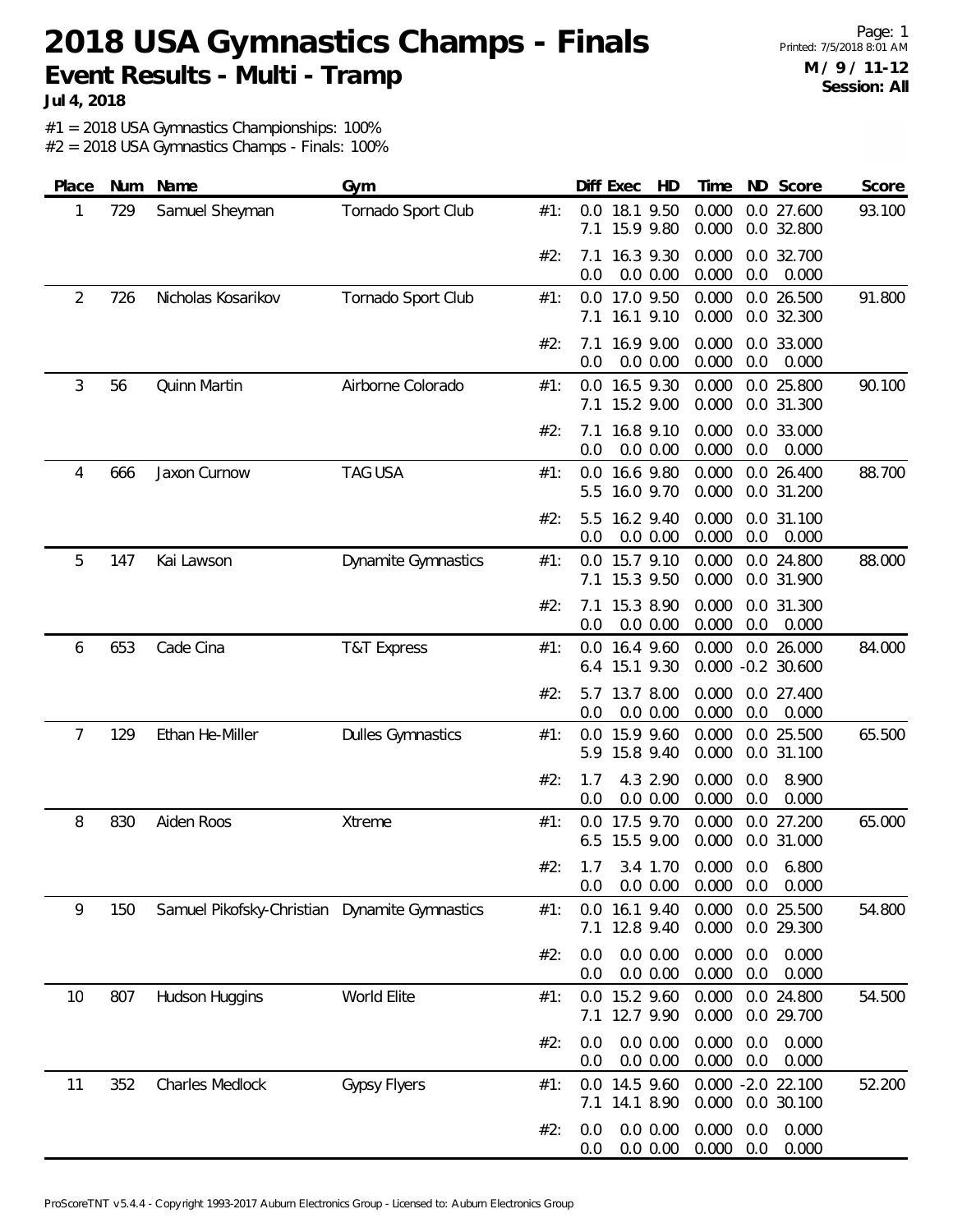Page: 2 Printed: 7/5/2018 8:01 AM **M / 9 / 11-12 Session: All**

**Jul 4, 2018**

#1 = 2018 USA Gymnastics Championships: 100%

| Place   |     | Num Name    | Gvm                        |     | Diff Exec HD                                                                     |  | Time ND Score | Score |
|---------|-----|-------------|----------------------------|-----|----------------------------------------------------------------------------------|--|---------------|-------|
| $12 \,$ | 229 | Jason Parks | <b>Fairland Gymnastics</b> |     | $\#1$ : 0.0 1.4 1.00 0.000 0.0 2.400<br>$0.0$ $0.0$ $0.00$ $0.000$ $0.0$ $0.000$ |  |               | 2.400 |
|         |     |             |                            | 0.O | #2: 0.0 0.0 0.00 0.000 0.00 0.000<br>0.0 0.00 0.000 0.0                          |  | 0.000         |       |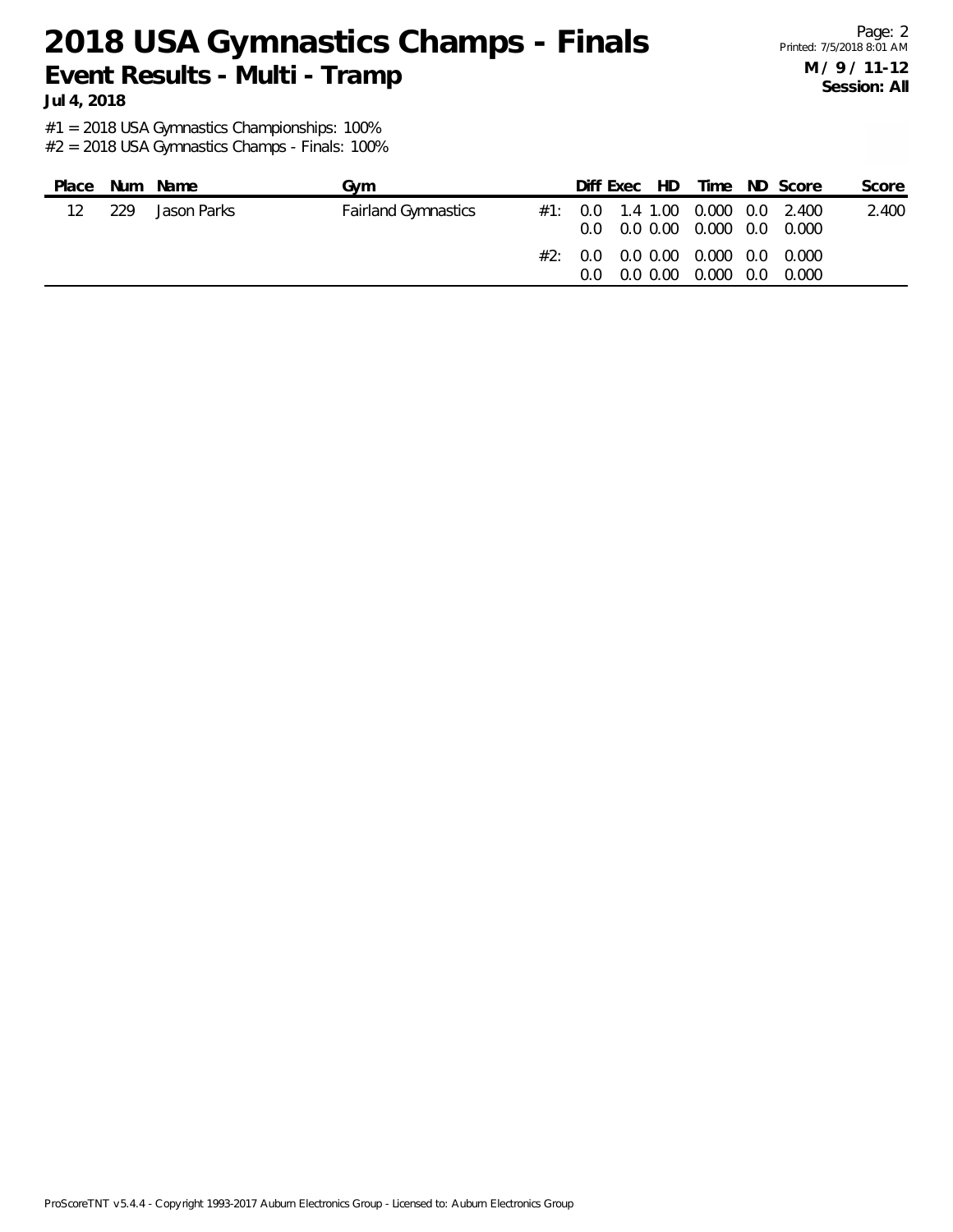Page: 1 Printed: 7/5/2018 8:01 AM **F / 9 / 13-14 Session: All**

**Jul 4, 2018**

#1 = 2018 USA Gymnastics Championships: 100%

| Place | Num | Name                    | Gym                     |     |            | Diff Exec<br>HD            | Time           |            | ND Score                 | Score  |
|-------|-----|-------------------------|-------------------------|-----|------------|----------------------------|----------------|------------|--------------------------|--------|
| 1     | 530 | <b>Ellison Fisher</b>   | Oklahoma Extreme        | #1: | 7.2        | 0.0 16.6 9.50<br>15.0 9.10 | 0.000<br>0.000 |            | 0.026.100<br>0.0 31.300  | 89.900 |
|       |     |                         |                         | #2: | 7.1<br>0.0 | 16.0 9.40<br>0.0 0.00      | 0.000<br>0.000 | 0.0        | 0.0 32.500<br>0.000      |        |
| 2     | 636 | Avery Kroeker           | <b>Stars Gymnastics</b> | #1: | 5.6        | 0.0 16.7 9.20<br>15.8 9.50 | 0.000<br>0.000 |            | 0.0 25.900<br>0.0 30.900 | 89.200 |
|       |     |                         |                         | #2: | 5.6<br>0.0 | 17.2 9.60<br>0.0 0.00      | 0.000<br>0.000 | 0.0        | 0.0 32.400<br>0.000      |        |
| 3     | 547 | Hailey DeGuelle         | Powerhouse              | #1: | 0.0<br>7.1 | 16.5 9.50<br>14.3 9.30     | 0.000<br>0.000 |            | 0.0 26.000<br>0.0 30.700 | 89.100 |
|       |     |                         |                         | #2: | 7.1<br>0.0 | 16.1 9.20<br>0.0 0.00      | 0.000<br>0.000 | 0.0        | 0.0 32.400<br>0.000      |        |
| 4     | 826 | Jenna Fetters           | <b>Xtreme</b>           | #1: | 0.0<br>6.5 | 16.7 9.50<br>15.2 8.90     | 0.000<br>0.000 |            | 0.0 26.200<br>0.0 30.600 | 88.800 |
|       |     |                         |                         | #2: | 6.5<br>0.0 | 16.3 9.20<br>0.0 0.00      | 0.000<br>0.000 | 0.0        | 0.0 32.000<br>0.000      |        |
| 5     | 70  | Cadence McKinney        | All American            | #1: | 0.0<br>7.1 | 15.8 9.80<br>14.6 9.40     | 0.000<br>0.000 |            | 0.0 25.600<br>0.0 31.100 | 88.000 |
|       |     |                         |                         | #2: | 7.1<br>0.0 | 15.2 9.00<br>0.0 0.00      | 0.000<br>0.000 | 0.0        | 0.0 31.300<br>0.000      |        |
| 6     | 156 | Gracie Cain             | Eagle Gymnastics TX     | #1: | 7.1        | 0.0 15.9 8.40<br>14.8 8.90 | 0.000<br>0.000 |            | 0.0 24.300<br>0.0 30.800 | 87.600 |
|       |     |                         |                         | #2: | 7.1<br>0.0 | 16.1 9.30<br>0.0 0.00      | 0.000<br>0.000 | 0.0        | 0.0 32.500<br>0.000      |        |
| 7     | 466 | Megan Miori             | Manning Gymnastics      | #1: | 0.0<br>6.3 | 15.5 9.70<br>14.4 9.60     | 0.000<br>0.000 |            | 0.0 25.200<br>0.0 30.300 | 85.100 |
|       |     |                         |                         | #2: | 6.3<br>0.0 | 13.9 9.40<br>0.0 0.00      | 0.000<br>0.000 | 0.0        | 0.0 29.600<br>0.000      |        |
| 8     | 463 | <b>Emily Clifton</b>    | Manning Gymnastics      | #1: | 0.0<br>6.3 | 16.2 9.40<br>13.5 9.70     | 0.000<br>0.000 |            | 0.0 25.600<br>0.0 29.500 | 85.000 |
|       |     |                         |                         | #2: | 0.0        | 6.3 14.5 9.10<br>0.0 0.00  | 0.000<br>0.000 | 0.0        | 0.0 29.900<br>0.000      |        |
| 9     | 372 | Nikki Apa               | Hawaii T&T              | #1: | 0.0<br>7.1 | 15.3 9.60<br>14.0 9.10     | 0.000<br>0.000 |            | 0.0 24.900<br>0.0 30.200 | 55.100 |
|       |     |                         |                         | #2: | 0.0<br>0.0 | 0.0 0.00<br>0.0 0.00       | 0.000<br>0.000 | 0.0<br>0.0 | 0.000<br>0.000           |        |
| 10    | 48  | Grace Updike            | Airborne Academy        | #1: | 0.0<br>7.1 | 15.7 9.00<br>14.2 8.70     | 0.000<br>0.000 |            | 0.0 24.700<br>0.0 30.000 | 54.700 |
|       |     |                         |                         | #2: | 0.0<br>0.0 | 0.0 0.00<br>0.0 0.00       | 0.000<br>0.000 | 0.0<br>0.0 | 0.000<br>0.000           |        |
| 11    | 722 | <b>Esther Desyatnik</b> | Tornado Sport Club      | #1: | 0.0<br>5.6 | 15.5 9.00<br>14.9 9.20     | 0.000<br>0.000 |            | 0.0 24.500<br>0.0 29.700 | 54.200 |
|       |     |                         |                         | #2: | 0.0<br>0.0 | 0.0 0.00<br>0.0 0.00       | 0.000<br>0.000 | 0.0<br>0.0 | 0.000<br>0.000           |        |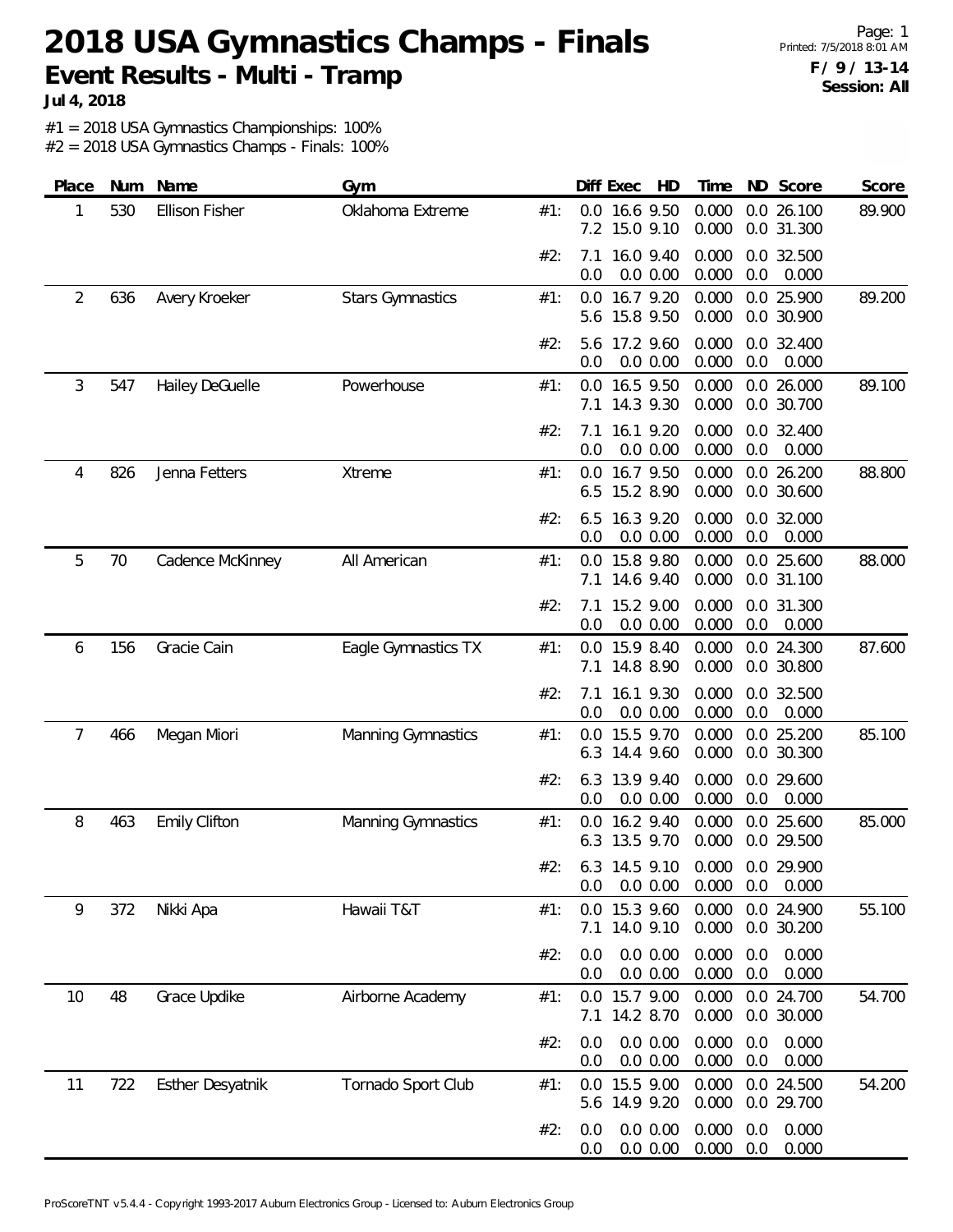**Jul 4, 2018**

#1 = 2018 USA Gymnastics Championships: 100%

| Place      | Num | Name                    | Gym                      |     |            | Diff Exec<br>HD                                      | Time           |            | ND Score                 | Score  |
|------------|-----|-------------------------|--------------------------|-----|------------|------------------------------------------------------|----------------|------------|--------------------------|--------|
| 12         | 577 | Joanne Banaszak         | <b>Scamps Gymnastics</b> | #1: | 6.3        | 0.0 14.9 9.40<br>14.2 9.10                           | 0.000<br>0.000 |            | 0.0 24.300<br>0.0 29.600 | 53.900 |
|            |     |                         |                          | #2: | 0.0<br>0.0 | 0.0 0.00<br>0.0 0.00                                 | 0.000<br>0.000 | 0.0<br>0.0 | 0.000<br>0.000           |        |
| 13T        | 187 | Rachel Pizzolato        | Elmwood                  | #1: | 7.1        | 0.0 15.2 8.70<br>14.2 8.30                           | 0.000<br>0.000 |            | 0.0 23.900<br>0.0 29.600 | 53.500 |
|            |     |                         |                          | #2: | 0.0<br>0.0 | 0.0 0.00<br>0.0 0.00                                 | 0.000<br>0.000 | 0.0<br>0.0 | 0.000<br>0.000           |        |
| <b>14T</b> | 635 | Carsyn Cormaney         | <b>Stars Gymnastics</b>  | #1: | 0.0<br>5.8 | 14.8 9.10<br>14.5 9.30                               | 0.000<br>0.000 |            | 0.0 23.900<br>0.0 29.600 | 53.500 |
|            |     |                         |                          | #2: | 0.0<br>0.0 | $0.0\ 0.00$<br>0.0 0.00                              | 0.000<br>0.000 | 0.0<br>0.0 | 0.000<br>0.000           |        |
| 15         | 249 | Adesuwa Igbinigie       | Flip Force NC            | #1: | 0.0<br>6.2 | 15.5 9.50<br>12.9 9.10                               | 0.000<br>0.000 |            | 0.0 25.000<br>0.0 28.200 | 53.200 |
|            |     |                         |                          | #2: | 0.0<br>0.0 | 0.0 0.00<br>0.0 0.00                                 | 0.000<br>0.000 | 0.0<br>0.0 | 0.000<br>0.000           |        |
| 16         | 501 | Anna Katherine Spangler | <b>MTGA</b>              | #1: | 0.0<br>5.7 | 14.1 9.60<br>14.2 9.20                               | 0.000<br>0.000 |            | 0.0 23.700<br>0.0 29.100 | 52.800 |
|            |     |                         |                          | #2: | 0.0<br>0.0 | 0.0 0.00<br>0.0 0.00                                 | 0.000<br>0.000 | 0.0<br>0.0 | 0.000<br>0.000           |        |
| 17         | 332 | Katherine Charlton      | Gymnast Factory          | #1: | 0.0<br>7.1 | 13.8 9.30<br>13.6 8.80                               | 0.000<br>0.000 |            | 0.0 23.100<br>0.0 29.500 | 52.600 |
|            |     |                         |                          | #2: | 0.0<br>0.0 | 0.0 0.00<br>0.0 0.00                                 | 0.000<br>0.000 | 0.0<br>0.0 | 0.000<br>0.000           |        |
| 18         | 180 | Anastasia Katchalova    | Elite World              | #1: | 0.0<br>7.1 | 15.3 8.70<br>12.7 8.30                               | 0.000<br>0.000 |            | 0.0 24.000<br>0.0 28.100 | 52.100 |
|            |     |                         |                          | #2: | 0.0<br>0.0 | 0.0 0.00<br>0.0 0.00                                 | 0.000<br>0.000 | 0.0<br>0.0 | 0.000<br>0.000           |        |
| 19         | 380 | Kanna Parker            | Head Over Heels CA       | #1: | 0.0<br>7.1 | 13.3 9.60<br>12.9 9.00                               | 0.000<br>0.000 |            | 0.0 22.900<br>0.0 29.000 | 51.900 |
|            |     |                         |                          | #2: | 0.0        | $0.0$ $0.0$ $0.00$ $0.000$ $0.0$ $0.000$<br>0.0 0.00 | 0.000          | 0.0        | 0.000                    |        |
| 20         | 605 | Hana Sakaniwa           | <b>Silver Stars</b>      | #1: |            | 0.0 15.5 9.00<br>6.5 11.4 8.00                       | 0.000<br>0.000 |            | 0.0 24.500<br>0.0 25.900 | 50.400 |
|            |     |                         |                          | #2: | 0.0<br>0.0 | 0.0 0.00<br>0.0 0.00                                 | 0.000<br>0.000 | 0.0<br>0.0 | 0.000<br>0.000           |        |
| 21         | 386 | Melanee Cowley          | High Altitude            | #1: |            | 0.0 12.9 8.30<br>6.0 13.9 8.60                       | 0.000<br>0.000 |            | 0.0 21.200<br>0.0 28.500 | 49.700 |
|            |     |                         |                          | #2: | 0.0<br>0.0 | 0.0 0.00<br>0.0 0.00                                 | 0.000<br>0.000 | 0.0<br>0.0 | 0.000<br>0.000           |        |
| 22         | 53  | Liesel Heitz            | Airborne Colorado        | #1: |            | 0.0 15.3 8.10<br>4.5 13.3 7.80                       | 0.000<br>0.000 |            | 0.0 23.400<br>0.0 25.600 | 49.000 |
|            |     |                         |                          | #2: | 0.0<br>0.0 | 0.0 0.00<br>0.0 0.00                                 | 0.000<br>0.000 | 0.0<br>0.0 | 0.000<br>0.000           |        |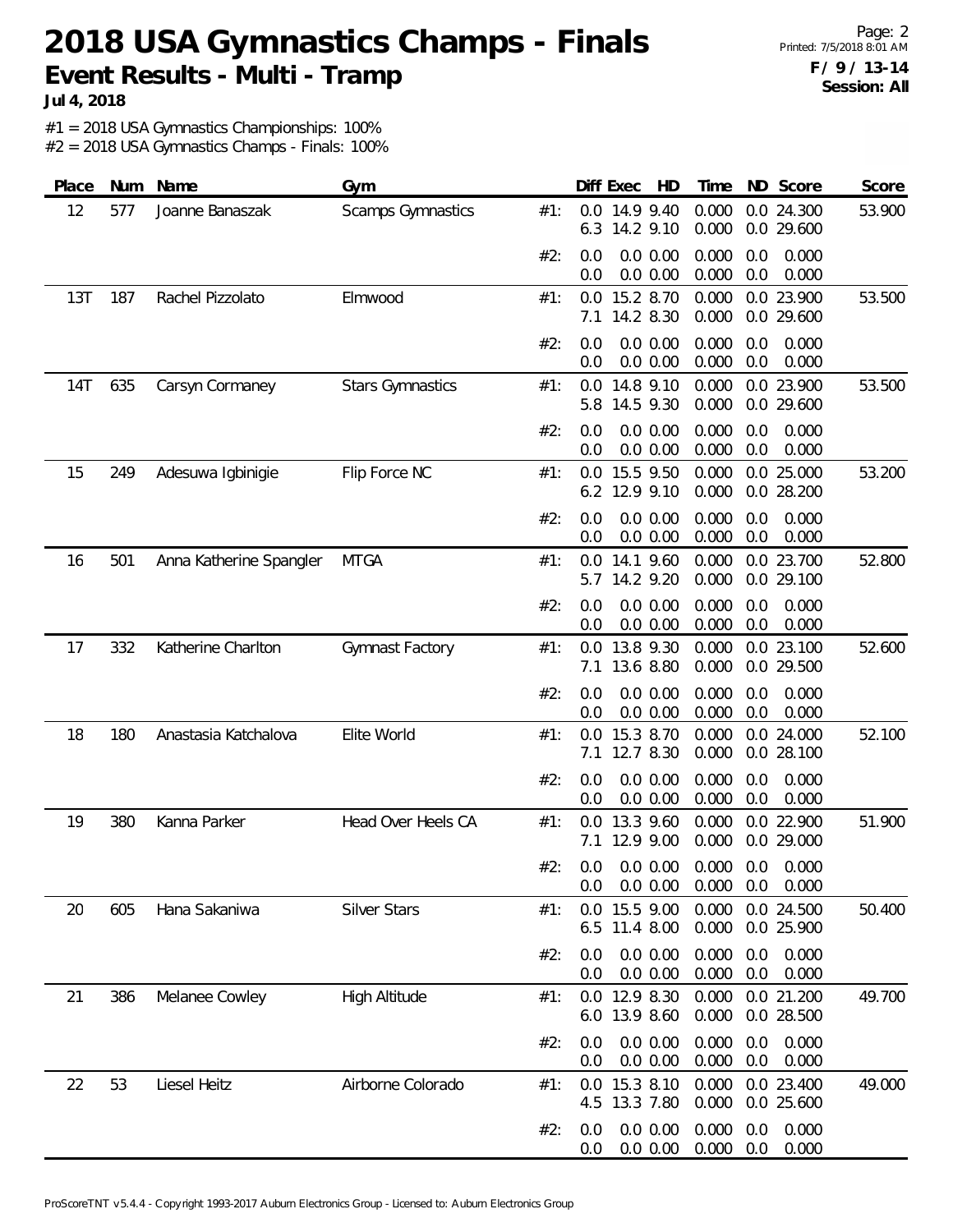**Jul 4, 2018**

#1 = 2018 USA Gymnastics Championships: 100%

| Place |     | Num Name          | Gym                      |     |                      | Diff Exec                   | HD.                        | Time           |               | ND Score                  | Score  |
|-------|-----|-------------------|--------------------------|-----|----------------------|-----------------------------|----------------------------|----------------|---------------|---------------------------|--------|
| 23    | 554 | Lakin Cole        | <b>Premier Athletics</b> | #1: | 0.0                  | 15.4 9.20<br>$1.6$ 2.7 1.70 |                            | 0.000<br>0.000 | 0.0           | 0.0 24.600<br>6.000       | 30.600 |
|       |     |                   |                          | #2: | 0.0<br>0.0           |                             | $0.0\,0.00$<br>$0.0\,0.00$ | 0.000<br>0.000 | 0.0<br>0.0    | 0.000<br>0.000            |        |
| 24    | 568 | Barbara Vornheder | Queen City               | #1: | 0.0<br>3.7           | 1.O                         | 1.00<br>7.1 4.20           | 0.000          | $0.0^{\circ}$ | 2.000<br>0.000 0.0 15.000 | 17.000 |
|       |     |                   |                          | #2: | 0.0<br>$0.0^{\circ}$ |                             | $0.0\,0.00$<br>$0.0\,0.00$ | 0.000<br>0.000 | 0.0<br>0.0    | 0.000<br>0.000            |        |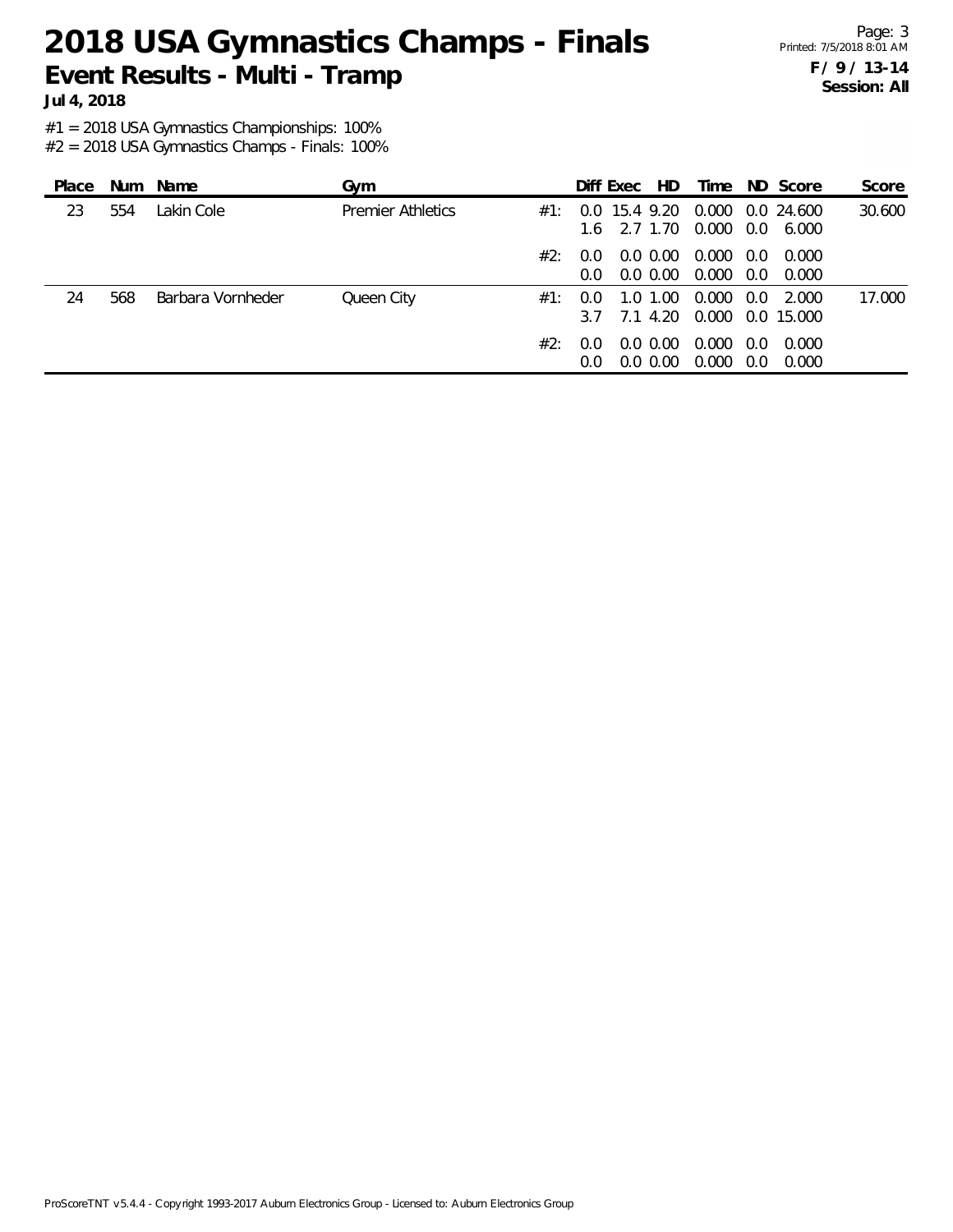Page: 1 Printed: 7/5/2018 9:04 AM **M / 9 / 13-14 Session: All**

**Jul 4, 2018**

#1 = 2018 USA Gymnastics Championships: 100%

| Place | Num | Name                | Gym                  |     | Diff Exec<br>HD                                                   | Time                         | ND Score                             | Score  |
|-------|-----|---------------------|----------------------|-----|-------------------------------------------------------------------|------------------------------|--------------------------------------|--------|
| 1     | 258 | <b>Brian Rutter</b> | Flip Over Gymnastics | #1: | 15.8 9.10<br>0.0<br>15.0 9.40<br>7.1                              | 0.000<br>0.000               | 0.0 24.900<br>0.0 31.500             | 88.800 |
|       |     |                     |                      | #2: | 16.2 9.10<br>7.1<br>0.0 0.00<br>0.0                               | 0.000<br>0.000<br>0.0        | 0.0 32.400<br>0.000                  |        |
| 2     | 114 | Jonah Stratton      | <b>CW Twisters</b>   | #1: | 16.0 9.60<br>0.0<br>14.7 9.40<br>6.9                              | 0.000<br>0.000               | 0.0 25.600<br>0.0 31.000             | 88.000 |
|       |     |                     |                      | #2: | 15.1 9.40<br>6.9<br>0.0 0.00<br>0.0                               | 0.000<br>0.000<br>0.0        | 0.0 31.400<br>0.000                  |        |
| 3     | 377 | Kanoa Kossa-Rienzi  | Head Over Heels CA   | #1: | 14.1 8.90<br>0.0<br>14.9 9.60<br>7.1                              | 0.000<br>0.000               | 0.0 23.000<br>0.0 31.600             | 87.400 |
|       |     |                     |                      | #2: | 16.2 9.50<br>7.1<br>0.0<br>0.0 0.00                               | 0.000<br>0.000<br>0.0        | 0.0 32.800<br>0.000                  |        |
| 4     | 253 | Michael Beard       | Flip Over Gymnastics | #1: | 16.7 9.70<br>0.0<br>13.6 8.50<br>6.5                              | 0.000<br>0.000               | 0.0 26.400<br>0.0 28.600             | 87.300 |
|       |     |                     |                      | #2: | 16.3 9.10<br>6.9<br>0.0 0.00<br>0.0                               | 0.000<br>0.000<br>0.0        | 0.0 32.300<br>0.000                  |        |
| 5     | 85  | Grayson Smith       | Amplify Gymnastics   | #1: | 15.7 9.10<br>0.0<br>14.5 8.40<br>7.1                              | 0.000<br>0.000               | 0.0 24.800<br>0.0 30.000             | 86.100 |
|       |     |                     |                      | #2: | 15.1 9.10<br>7.1<br>0.0<br>0.0 0.00                               | 0.000<br>0.000<br>0.0        | 0.0 31.300<br>0.000                  |        |
| 6     | 790 | Adrian Tapia        | Wcc                  | #1: | 0.0 15.0 9.70<br>14.3 9.10<br>7.1                                 | 0.000<br>0.000               | 0.0 24.700<br>0.0 30.500             | 85.100 |
|       |     |                     |                      | #2: | 13.9 8.90<br>7.1<br>0.0 0.00<br>0.0                               | 0.000<br>0.000<br>0.0        | 0.0 29.900<br>0.000                  |        |
| 7     | 514 | Jarel Gomez         | Nissen Trampoline    | #1: | 16.2 9.00<br>0.0<br>13.5 8.30<br>6.5                              | 0.000<br>0.000               | 0.0 25.200<br>0.0 28.300             | 81.500 |
|       |     |                     |                      | #2: | 6.2 14.1 7.70<br>0.0 0.00<br>0.0                                  | 0.000<br>0.000<br>0.0        | 0.0 28.000<br>0.000                  |        |
| 8     | 684 | Kyle Gishi          | Team OC              | #1: | 15.7 8.50<br>0.0<br>6.2 12.7 9.10                                 | 0.000<br>0.000               | 0.0 24.200<br>0.0 28.000             | 80.100 |
|       |     |                     |                      | #2: | 6.2 12.6 9.10 0.000 0.0 27.900<br>$0.0\,0.00$<br>0.0 <sub>1</sub> | $0.000$ $0.0$ $0.000$        |                                      |        |
| 9     | 585 | Caleb Pook          | <b>SGA Ballard</b>   | #1: | 0.0 14.1 9.00<br>5.8 13.7 9.20                                    | 0.000<br>0.000               | 0.0 23.100<br>0.0 28.700             | 51.800 |
|       |     |                     |                      | #2: | 0.0 0.00<br>0.0<br>0.0 0.00<br>0.0                                | 0.000<br>0.000               | $0.0\quad 0.000$<br>$0.0\quad 0.000$ |        |
| 10    | 604 | Dmitri Lawrence     | <b>Silver Stars</b>  | #1: | 0.0 16.4 9.20<br>3.3 10.5 6.30                                    | 0.000<br>0.000               | 0.0 25.600<br>0.0 20.100             | 45.700 |
|       |     |                     |                      | #2: | 0.0 0.00<br>0.0<br>0.0 0.00<br>0.0                                | 0.000<br>0.0<br>0.000<br>0.0 | 0.000<br>0.000                       |        |
| 11    | 602 | Jack Collard        | <b>Silver Stars</b>  | #1: | 8.3 4.80<br>0.0<br>6.5 12.3 9.40                                  | 0.000<br>0.000               | 0.0 13.100<br>0.0 28.200             | 41.300 |
|       |     |                     |                      | #2: | 0.0 0.00<br>0.0<br>0.0 0.00<br>0.0                                | 0.000<br>0.0<br>0.000<br>0.0 | 0.000<br>0.000                       |        |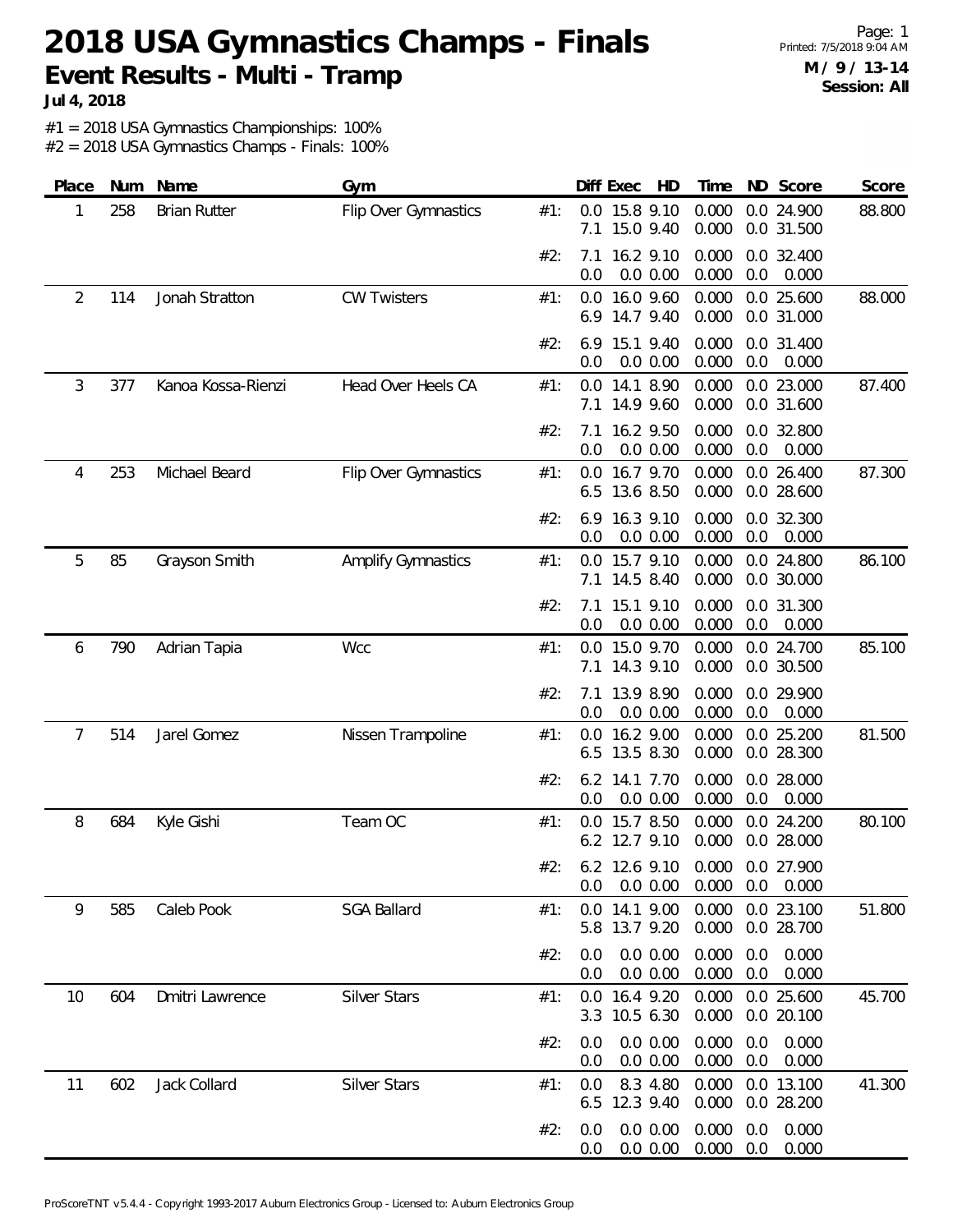**Jul 4, 2018**

#1 = 2018 USA Gymnastics Championships: 100%

| Place |     | Num Name     | Gym              |     |                          | Diff Exec                                   | HD.                        | Time           |            | ND Score                            | Score  |
|-------|-----|--------------|------------------|-----|--------------------------|---------------------------------------------|----------------------------|----------------|------------|-------------------------------------|--------|
| 12    | 681 | Evan Pedraza | Team Legacy      | #1: | 0.0                      | 16.0 8.80<br>1.6 2.9 1.80                   |                            | 0.000          |            | 0.0 24.800<br>0.000 0.0 6.300       | 31.100 |
|       |     |              |                  | #2: | $0.0^-$<br>$0.0^{\circ}$ |                                             | $0.0\,0.00$<br>$0.0\,0.00$ | 0.000<br>0.000 | 0.0<br>0.0 | 0.000<br>0.000                      |        |
| 13    | 618 | Caleb Aich   | Sonshine Academy | #1: |                          | 0.0 16.0 9.10<br>$1.1 \quad 1.5 \quad 0.00$ |                            |                |            | 0.000 0.0 25.100<br>0.000 0.0 2.600 | 27.700 |
|       |     |              |                  | #2: | $0.0^-$<br>$0.0^{\circ}$ |                                             | $0.0\,0.00$<br>$0.0\,0.00$ | 0.000<br>0.000 | 0.0<br>0.0 | 0.000<br>0.000                      |        |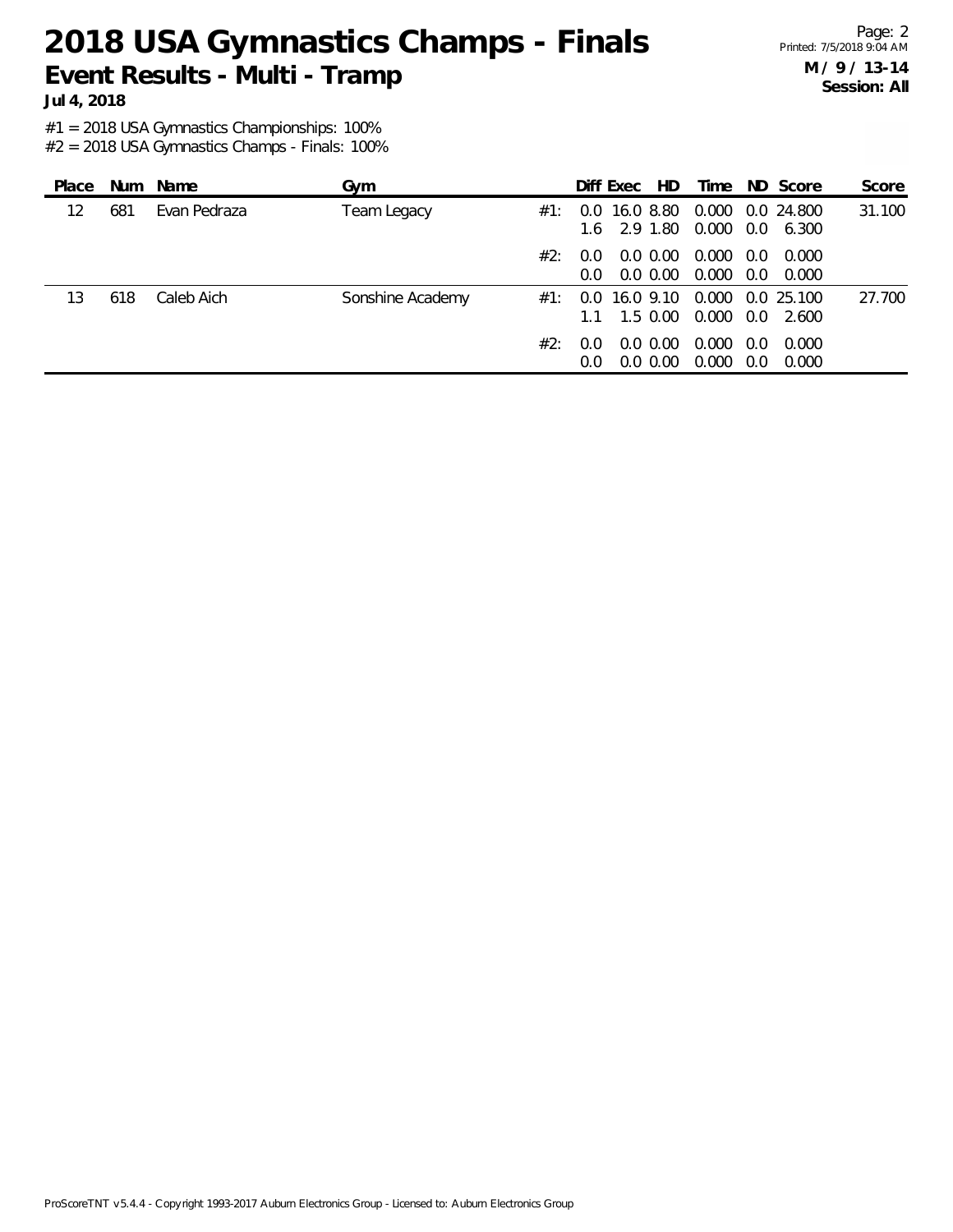Page: 1 Printed: 7/5/2018 8:45 AM **F / 9 / 15+ Session: All**

**Jul 4, 2018**

#1 = 2018 USA Gymnastics Championships: 100%

| Place | Num | Name               | Gym                        |     | Diff Exec<br>HD                                   | Time                         | ND Score                 | Score  |
|-------|-----|--------------------|----------------------------|-----|---------------------------------------------------|------------------------------|--------------------------|--------|
| 1     | 537 | <b>Avery Slick</b> | Oklahoma Extreme           | #1: | 0.0 16.7 9.70<br>16.4 8.80<br>7.1                 | 0.000<br>0.000               | 0.0 26.400<br>0.0 32.300 | 91.500 |
|       |     |                    |                            | #2: | 16.2 9.50<br>7.1<br>0.0<br>0.0 0.00               | 0.000<br>0.000<br>0.0        | 0.0 32.800<br>0.000      |        |
| 2     | 528 | Isabelle Deller    | Oklahoma Extreme           | #1: | 0.0 17.6 9.30<br>15.4 9.50<br>7.1                 | 0.000<br>0.000               | 0.0 26.900<br>0.0 32.000 | 91.200 |
|       |     |                    |                            | #2: | 15.8 9.40<br>7.1<br>0.0 0.00<br>0.0               | 0.000<br>0.000<br>0.0        | 0.0 32.300<br>0.000      |        |
| 3     | 230 | Megan Roland       | <b>Fairland Gymnastics</b> | #1: | 17.3 9.80<br>0.0<br>15.8 9.60<br>6.5              | 0.000<br>0.000               | 0.0 27.100<br>0.0 31.900 | 90.900 |
|       |     |                    |                            | #2: | 15.8 9.60<br>6.5<br>0.0 0.00<br>0.0               | 0.000<br>0.000<br>0.0        | 0.0 31.900<br>0.000      |        |
| 4     | 764 | Kiley Irlbeck      | Upsidedowners              | #1: | 16.8 9.40<br>0.0<br>15.3 9.50<br>7.1              | 0.000<br>0.000               | 0.0 26.200<br>0.0 31.900 | 90.300 |
|       |     |                    |                            | #2: | 16.0 9.10<br>7.1<br>0.0<br>0.0 0.00               | 0.000<br>0.000<br>0.0        | 0.0 32.200<br>0.000      |        |
| 5     | 523 | Abigail Bowser     | <b>NVG</b>                 | #1: | 16.9 9.90<br>0.0<br>14.9 9.40<br>7.1              | 0.000<br>0.000               | 0.0 26.800<br>0.0 31.400 | 90.200 |
|       |     |                    |                            | #2: | 15.7 9.20<br>7.1<br>0.0<br>0.0 0.00               | 0.000<br>0.000<br>0.0        | 0.0 32.000<br>0.000      |        |
| 6     | 619 | Georgeanna Gray    | Sonshine Academy           | #1: | 17.1 8.90<br>0.0<br>15.5 8.90<br>6.9              | 0.000<br>0.000               | 0.0 26.000<br>0.0 31.300 | 89.500 |
|       |     |                    |                            | #2: | 16.0 9.30<br>6.9<br>0.0 0.00<br>0.0               | 0.000<br>0.000<br>0.0        | 0.0 32.200<br>0.000      |        |
| 7     | 41  | London Anderson    | Airbenders                 | #1: | 17.2 9.10<br>0.0<br>14.9 8.80<br>7.1              | 0.000<br>0.000               | 0.0 26.300<br>0.0 30.800 | 89.400 |
|       |     |                    |                            | #2: | 15.9 9.30<br>7.1<br>0.0<br>0.0 0.00               | 0.000<br>0.000<br>0.0        | 0.0 32.300<br>0.000      |        |
| 8     | 283 | Ariana Deacon      | <b>G-Force Gymnastics</b>  | #1: | 17.2 9.30<br>0.0<br>15.4 8.80<br>6.5              | 0.000<br>0.000               | 0.0 26.500<br>0.0 30.700 | 88.300 |
|       |     |                    |                            | #2: | 6.5 15.9 8.70 0.000 0.0 31.100<br>0.0 0.00<br>0.0 | 0.000<br>0.0                 | 0.000                    |        |
| 9T    | 437 | Taylor Fordyce     | KC Trampoline Club         | #1: | 17.0 9.10<br>0.0<br>15.8 8.90<br>6.0              | 0.000<br>0.000               | 0.0 26.100<br>0.0 30.700 | 56.800 |
|       |     |                    |                            | #2: | 0.0 0.00<br>0.0<br>0.0 0.00<br>0.0                | 0.000<br>0.0<br>0.000<br>0.0 | 0.000<br>0.000           |        |
| 10T   | 630 | Nikita Mittal      | Springtime T&T             | #1: | 16.1 9.50<br>0.0<br>6.2 15.5 9.50                 | 0.000<br>0.000               | 0.0 25.600<br>0.0 31.200 | 56.800 |
|       |     |                    |                            | #2: | 0.0 0.00<br>0.0<br>0.0 0.00<br>0.0                | 0.000<br>0.0<br>0.000<br>0.0 | 0.000<br>0.000           |        |
| 11    | 358 | Kennedy Cardwell   | Gypys Flyers Eagan         | #1: | 16.1 9.40<br>0.0<br>15.7 9.70<br>5.6              | 0.000<br>0.000               | 0.0 25.500<br>0.0 31.000 | 56.500 |
|       |     |                    |                            | #2: | 0.0 0.00<br>0.0<br>0.0<br>0.0 0.00                | 0.000<br>0.0<br>0.000<br>0.0 | 0.000<br>0.000           |        |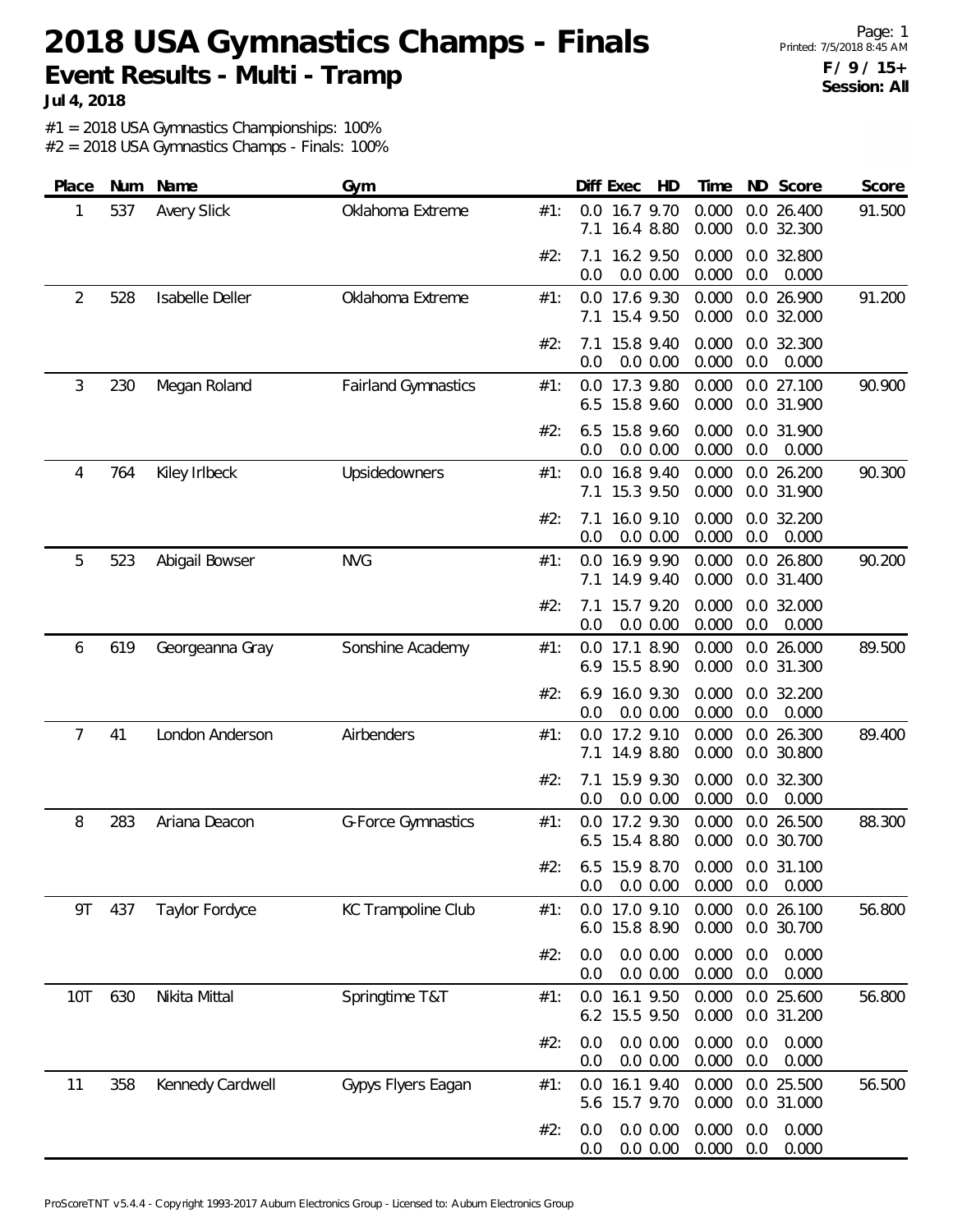**Jul 4, 2018**

#1 = 2018 USA Gymnastics Championships: 100%

| Place      | Num | Name                  | Gym                  |     |            | Diff Exec<br>HD                                      | Time           |            | ND Score                 | Score  |
|------------|-----|-----------------------|----------------------|-----|------------|------------------------------------------------------|----------------|------------|--------------------------|--------|
| 12         | 330 | Gabriela Vander Wegen | Gymfinity            | #1: | 0.0<br>6.5 | 15.2 9.70<br>14.9 9.60                               | 0.000<br>0.000 |            | 0.0 24.900<br>0.0 31.000 | 55.900 |
|            |     |                       |                      | #2: | 0.0<br>0.0 | 0.0 0.00<br>0.0 0.00                                 | 0.000<br>0.000 | 0.0<br>0.0 | 0.000<br>0.000           |        |
| 13T        | 252 | Katie Alen            | Flip Over Gymnastics | #1: | 0.0<br>6.4 | 16.0 9.50<br>14.6 9.30                               | 0.000<br>0.000 |            | 0.0 25.500<br>0.0 30.300 | 55.800 |
|            |     |                       |                      | #2: | 0.0<br>0.0 | 0.0 0.00<br>0.0 0.00                                 | 0.000<br>0.000 | 0.0<br>0.0 | 0.000<br>0.000           |        |
| 14T        | 456 | Emma Grace Schenck    | Let It Shine         | #1: | 0.0<br>7.1 | 15.6 9.40<br>14.7 9.00                               | 0.000<br>0.000 |            | 0.0 25.000<br>0.0 30.800 | 55.800 |
|            |     |                       |                      | #2: | 0.0<br>0.0 | 0.0 0.00<br>0.0 0.00                                 | 0.000<br>0.000 | 0.0<br>0.0 | 0.000<br>0.000           |        |
| 15T        | 115 | Samantha Francis      | Desert Gymcats       | #1: | 0.0<br>7.1 | 15.4 9.30<br>14.2 9.50                               | 0.000<br>0.000 |            | 0.0 24.700<br>0.0 30.800 | 55.500 |
|            |     |                       |                      | #2: | 0.0<br>0.0 | 0.0 0.00<br>0.0 0.00                                 | 0.000<br>0.000 | 0.0<br>0.0 | 0.000<br>0.000           |        |
| 16T        | 673 | Jessica Berejikian    | Team Legacy          | #1: | 0.0<br>6.0 | 16.1 9.60<br>15.0 8.80                               | 0.000<br>0.000 |            | 0.0 25.700<br>0.0 29.800 | 55.500 |
|            |     |                       |                      | #2: | 0.0<br>0.0 | $0.0\ 0.00$<br>0.0 0.00                              | 0.000<br>0.000 | 0.0<br>0.0 | 0.000<br>0.000           |        |
| 17T        | 521 | Jessica Leszczak      | NSAG-WI              | #1: | 0.0<br>6.0 | 15.0 8.90<br>15.5 9.60                               | 0.000<br>0.000 |            | 0.0 23.900<br>0.0 31.100 | 55.000 |
|            |     |                       |                      | #2: | 0.0<br>0.0 | 0.0 0.00<br>0.0 0.00                                 | 0.000<br>0.000 | 0.0<br>0.0 | 0.000<br>0.000           |        |
| <b>18T</b> | 763 | Hope Flournoy         | Upsidedowners        | #1: | 0.0<br>7.1 | 14.7 9.10<br>15.0 9.10                               | 0.000<br>0.000 |            | 0.0 23.800<br>0.0 31.200 | 55.000 |
|            |     |                       |                      | #2: | 0.0<br>0.0 | 0.0 0.00<br>0.0 0.00                                 | 0.000<br>0.000 | 0.0<br>0.0 | 0.000<br>0.000           |        |
| 19T        | 73  | Nichole Servantez     | All American         | #1: | 0.0<br>7.1 | 16.9 9.30<br>12.8 8.70                               | 0.000<br>0.000 |            | 0.0 26.200<br>0.0 28.600 | 54.800 |
|            |     |                       |                      | #2: | 0.0        | $0.0$ $0.0$ $0.00$ $0.000$ $0.0$ $0.000$<br>0.0 0.00 | 0.000          | 0.0        | 0.000                    |        |
| 20T        | 731 | Taylor Ziegenfus      | Tornado Sport Club   | #1: | 0.0<br>6.4 | 15.8 9.30<br>14.0 9.30                               | 0.000<br>0.000 |            | 0.0 25.100<br>0.0 29.700 | 54.800 |
|            |     |                       |                      | #2: | 0.0<br>0.0 | 0.0 0.00<br>0.0 0.00                                 | 0.000<br>0.000 | 0.0<br>0.0 | 0.000<br>0.000           |        |
| 21T        | 94  | Morgan Karmanocky     | Cabarrus County      | #1: | 7.1        | 0.0 15.8 9.10<br>13.0 9.30                           | 0.000<br>0.000 |            | 0.0 24.900<br>0.0 29.400 | 54.300 |
|            |     |                       |                      | #2: | 0.0<br>0.0 | 0.0 0.00<br>0.0 0.00                                 | 0.000<br>0.000 | 0.0<br>0.0 | 0.000<br>0.000           |        |
| 22T        | 549 | Caity Whatley         | Powerhouse           | #1: | 0.0        | 14.8 9.80<br>6.0 14.5 9.20                           | 0.000<br>0.000 |            | 0.0 24.600<br>0.0 29.700 | 54.300 |
|            |     |                       |                      | #2: | 0.0<br>0.0 | 0.0 0.00<br>0.0 0.00                                 | 0.000<br>0.000 | 0.0<br>0.0 | 0.000<br>0.000           |        |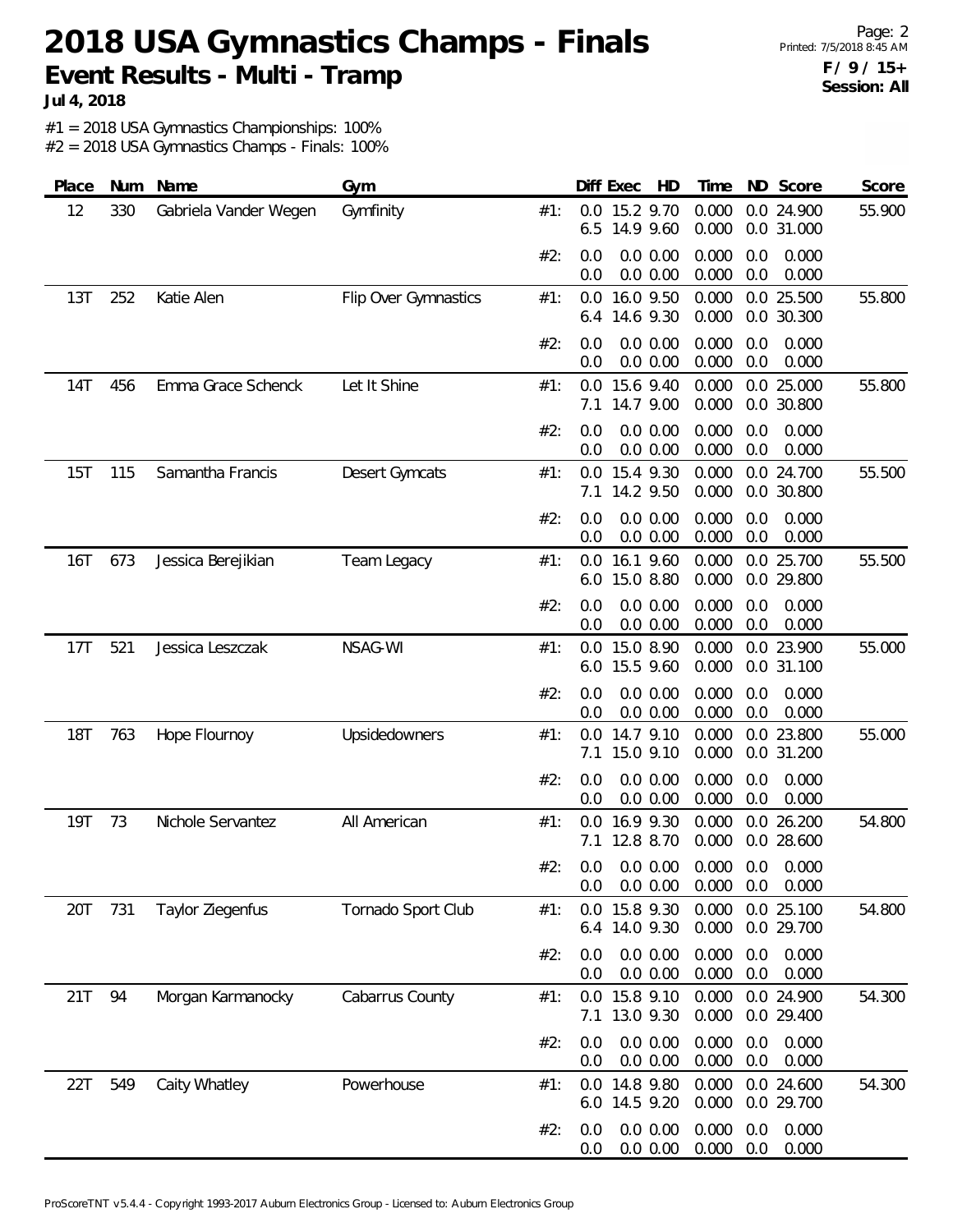Page: 3 Printed: 7/5/2018 8:45 AM **F / 9 / 15+ Session: All**

**Jul 4, 2018**

#1 = 2018 USA Gymnastics Championships: 100%

| Place | Num | Name                 | Gym                         |     | Diff Exec<br>HD                       | ND Score<br>Time                                        | Score  |
|-------|-----|----------------------|-----------------------------|-----|---------------------------------------|---------------------------------------------------------|--------|
| 23T   | 328 | Elena Butler         | Gymfinity                   | #1: | 14.9 9.60<br>0.0<br>14.6 9.10<br>6.0  | 0.000<br>0.0 24.500<br>0.000<br>0.0 29.700              | 54.200 |
|       |     |                      |                             | #2: | 0.0 0.00<br>0.0<br>0.0 0.00<br>0.0    | 0.000<br>0.000<br>0.0<br>0.000<br>0.0<br>0.000          |        |
| 24T   | 650 | Karalyn Karjala      | <b>Sunflower Gymnastics</b> | #1: | 15.4 9.50<br>0.0<br>14.2 9.20<br>5.9  | 0.0 24.900<br>0.000<br>0.000<br>0.0 29.300              | 54.200 |
|       |     |                      |                             | #2: | 0.0 0.00<br>0.0<br>0.0 0.00<br>0.0    | 0.000<br>0.0<br>0.000<br>0.000<br>0.0<br>0.000          |        |
| 25    | 639 | Nina Vicker          | <b>Stick It Gymnastics</b>  | #1: | 16.0 9.10<br>0.0<br>13.6 8.90<br>6.5  | 0.000<br>0.0 25.100<br>0.000<br>0.0 29.000              | 54.100 |
|       |     |                      |                             | #2: | 0.0 0.00<br>0.0<br>0.0 0.00<br>0.0    | 0.000<br>0.000<br>0.0<br>0.000<br>0.0<br>0.000          |        |
| 26    | 274 | <b>Talbot Arnold</b> | For the Kidz                | #1: | 14.3 9.10<br>0.0<br>15.5 9.00<br>5.9  | 0.000<br>0.0 23.400<br>0.000<br>0.0 30.400              | 53.800 |
|       |     |                      |                             | #2: | $0.0\ 0.00$<br>0.0<br>0.0 0.00<br>0.0 | 0.000<br>0.000<br>0.0<br>0.000<br>0.0<br>0.000          |        |
| 27    | 91  | Kaylen DeBois        | <b>AXTT</b>                 | #1: | 14.7 9.30<br>0.0<br>14.9 9.20<br>5.5  | 0.0 24.000<br>0.000<br>0.000<br>0.0 29.600              | 53.600 |
|       |     |                      |                             | #2: | 0.0 0.00<br>0.0<br>0.0 0.00<br>0.0    | 0.000<br>0.0<br>0.000<br>0.000<br>0.0<br>0.000          |        |
| 28    | 280 | Anja Whitehouse      | For the Kidz                | #1: | 16.2 9.20<br>0.0<br>12.1 9.00<br>6.9  | 0.000<br>0.0 25.400<br>0.000<br>0.0 28.000              | 53.400 |
|       |     |                      |                             | #2: | 0.0 0.00<br>0.0<br>0.0 0.00<br>0.0    | 0.000<br>0.0<br>0.000<br>0.000<br>0.0<br>0.000          |        |
| 29    | 816 | Natalie Wolff        | World Elite                 | #1: | 15.4 9.50<br>0.0<br>12.5 9.40<br>6.5  | 0.000<br>0.0 24.900<br>0.000<br>0.0 28.400              | 53.300 |
|       |     |                      |                             | #2: | 0.0 0.00<br>0.0<br>0.0 0.00<br>0.0    | 0.000<br>0.000<br>0.0<br>0.000<br>0.0<br>0.000          |        |
| 30    | 583 | Alaina Hurley        | <b>SGA Ballard</b>          | #1: | 14.7 9.40<br>0.0<br>13.9 9.20<br>5.8  | 0.000<br>0.0 24.100<br>0.000<br>0.0 28.900              | 53.000 |
|       |     |                      |                             | #2∙ | 0.0 0.00<br>0.0                       | $0.0$ 0.0 0.00 0.000 0.0 0.000<br>0.000<br>0.0<br>0.000 |        |
| 31    | 433 | Carolyn Bianchi      | Jersey Jets                 | #1: | 0.0 14.5 9.70<br>13.0 9.60<br>5.9     | 0.0 24.200<br>0.000<br>0.000<br>0.0 28.500              | 52.700 |
|       |     |                      |                             | #2: | 0.0 0.00<br>0.0<br>0.0 0.00<br>0.0    | 0.000<br>0.000<br>0.0<br>0.000<br>0.0<br>0.000          |        |
| 32    | 589 | Rachel Schachter     | <b>SGA Ballard</b>          | #1: | 0.0 12.4 7.00<br>5.8 15.3 9.50        | 0.000<br>0.0 19.400<br>0.000<br>0.0 30.600              | 50.000 |
|       |     |                      |                             | #2: | 0.0 0.00<br>0.0<br>0.0 0.00<br>0.0    | 0.000<br>0.0<br>0.000<br>0.000<br>0.000<br>0.0          |        |
| 33    | 286 | Grace Trousdale      | <b>G-Force Gymnastics</b>   | #1: | 17.1 9.40<br>0.0<br>11.3 6.50<br>4.8  | 0.000<br>0.0 26.500<br>0.000<br>0.0 22.600              | 49.100 |
|       |     |                      |                             | #2: | 0.0 0.00<br>0.0<br>0.0 0.00<br>0.0    | 0.000<br>0.000<br>0.0<br>0.000<br>0.0<br>0.000          |        |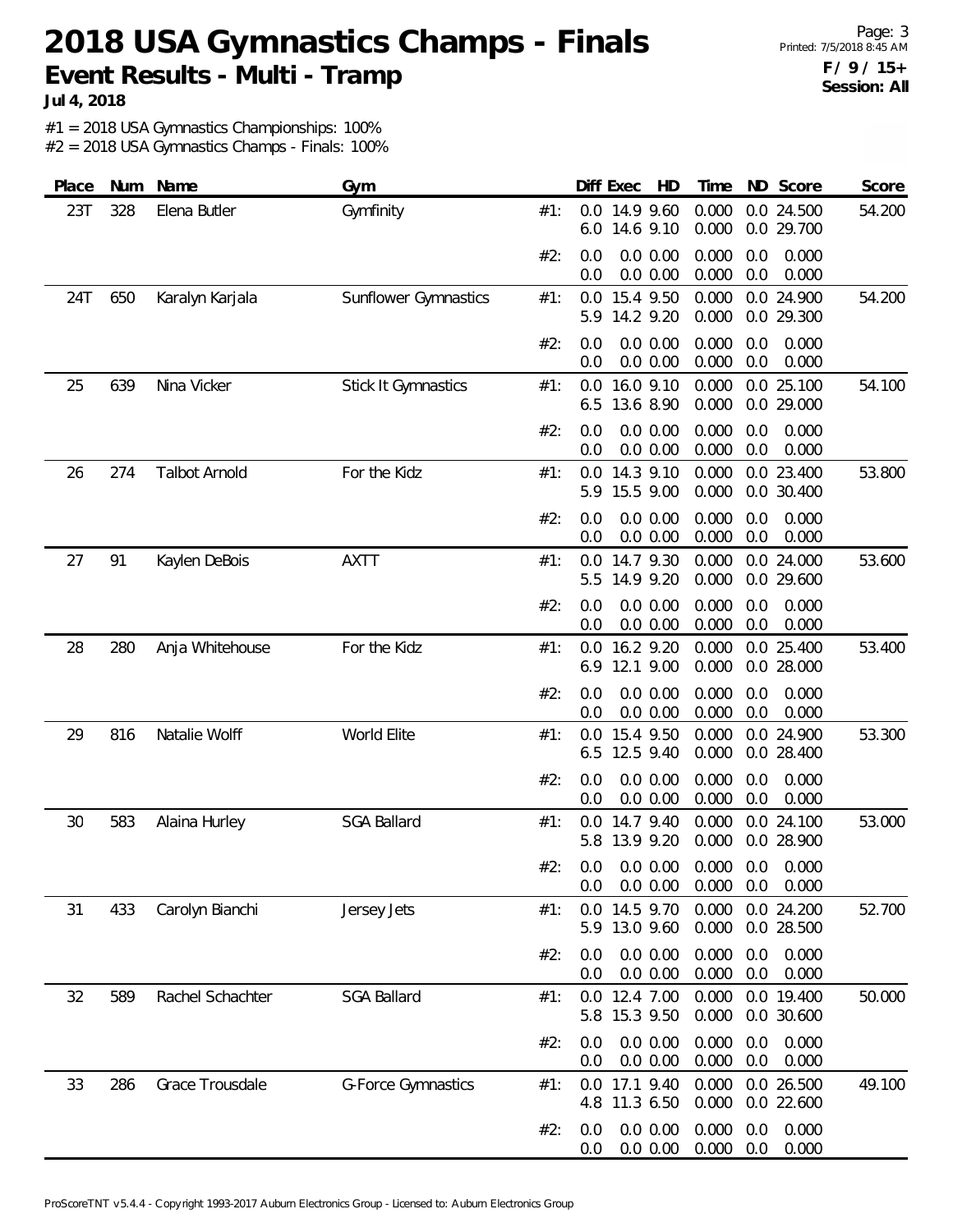Page: 4 Printed: 7/5/2018 8:45 AM **F / 9 / 15+ Session: All**

**Jul 4, 2018**

#1 = 2018 USA Gymnastics Championships: 100%

| Place | <b>Num</b> | Name            | Gym                        |     | Diff Exec                      | HD.                        | Time           |                      | ND Score                          | Score  |
|-------|------------|-----------------|----------------------------|-----|--------------------------------|----------------------------|----------------|----------------------|-----------------------------------|--------|
| 34    | 148        | Carrie Liffiton | <b>Dynamite Gymnastics</b> | #1: | 0.0<br>5.0                     | 14.2 9.80<br>12.5 9.50     | 0.000          |                      | 0.024.000<br>$0.000 - 2.0 25.000$ | 49.000 |
|       |            |                 |                            | #2: | $0.0^{\circ}$<br>$0.0^{\circ}$ | $0.0\,0.00$<br>$0.0\,0.00$ | 0.000<br>0.000 | 0.0<br>$0.0^{\circ}$ | 0.000<br>0.000                    |        |
| 35    | 689        | Sarah Harvey    | <b>TEG</b>                 | #1: | 0.0<br>$3.4^{\circ}$           | 13.9 9.50<br>6.5 4.70      | 0.000<br>0.000 |                      | 0.0 23.400<br>0.0 14.600          | 38.000 |
|       |            |                 |                            | #2: | 0.0<br>$0.0^{\circ}$           | $0.0\,0.00$<br>$0.0\,0.00$ | 0.000<br>0.000 | 0.0<br>0.0           | 0.000<br>0.000                    |        |
| 36    | 762        | Brynna Ellis    | Upsidedowners              | #1: | 0.0<br>1.0.                    | 15.5 9.50<br>$1.2 \, 0.90$ | 0.000<br>0.000 | 0.0                  | 0.0 25.000<br>3.100               | 28.100 |
|       |            |                 |                            | #2: | 0.0<br>0.0                     | $0.0\,0.00$<br>0.0 0.00    | 0.000<br>0.000 | 0.0<br>0.0           | 0.000<br>0.000                    |        |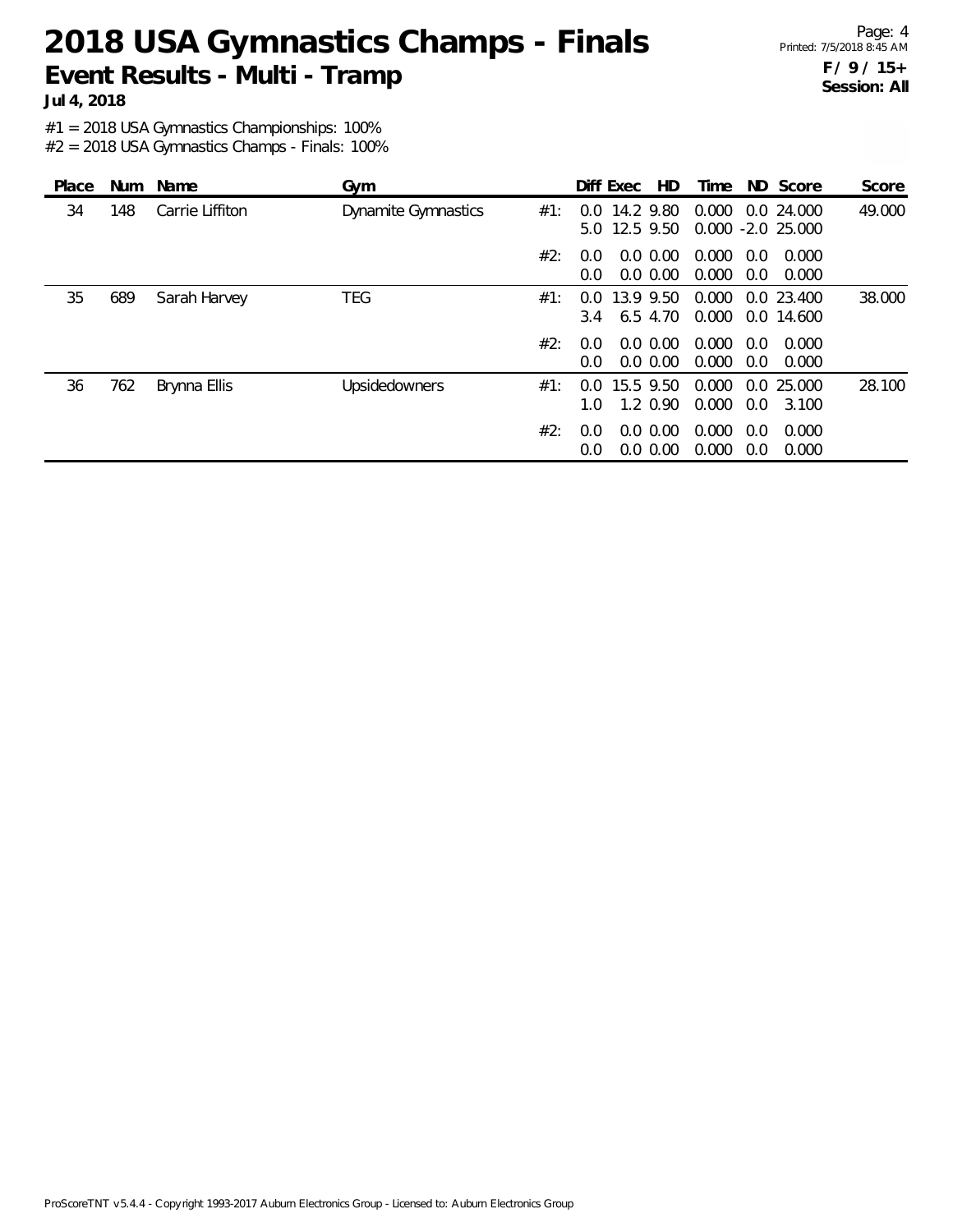Page: 1 Printed: 7/5/2018 9:05 AM **M / 9 / 15+ Session: All**

**Jul 4, 2018**

#1 = 2018 USA Gymnastics Championships: 100%

| Place | Num | Name                 | Gym                         |     | Diff Exec<br>HD                                   | Time           | ND Score                     | Score  |
|-------|-----|----------------------|-----------------------------|-----|---------------------------------------------------|----------------|------------------------------|--------|
| 1     | 641 | Sebastian Lawrence   | <b>STLE</b>                 | #1: | 16.6 9.70<br>0.0<br>15.5 9.10<br>7.1              | 0.000<br>0.000 | 0.0 26.300<br>0.0 31.700     | 90.400 |
|       |     |                      |                             | #2: | 16.3 9.00<br>7.1<br>0.0 0.00<br>0.0               | 0.000<br>0.000 | 0.0 32.400<br>0.0<br>0.000   |        |
| 2     | 490 | Harrison Smith       | <b>MJM Studios</b>          | #1: | 17.0 9.30<br>0.0<br>15.7 9.50<br>7.1              | 0.000<br>0.000 | 0.0 26.300<br>0.0 32.300     | 89.600 |
|       |     |                      |                             | #2: | 15.1 8.80<br>7.1<br>0.0<br>0.0 0.00               | 0.000<br>0.000 | 0.0 31.000<br>0.0<br>0.000   |        |
| 3     | 123 | Brenden Mickelsen    | DeVeau's                    | #1: | 0.0 16.1 9.20<br>15.6 9.00<br>7.1                 | 0.000<br>0.000 | 0.0 25.300<br>0.0 31.700     | 89.400 |
|       |     |                      |                             | #2: | 16.3 9.00<br>7.1<br>0.0<br>0.0 0.00               | 0.000<br>0.000 | 0.0 32.400<br>0.0<br>0.000   |        |
| 4     | 278 | Logan Pratt          | For the Kidz                | #1: | 16.9 9.50<br>0.0<br>14.7 9.10<br>7.1              | 0.000<br>0.000 | 0.0 26.400<br>0.0 30.900     | 88.900 |
|       |     |                      |                             | #2: | 14.9 9.60<br>7.1<br>0.0 0.00<br>0.0               | 0.000<br>0.000 | 0.0 31.600<br>0.0<br>0.000   |        |
| 5     | 611 | Zachary Chesler      | So Cal TTC                  | #1: | 16.7 9.70<br>0.0<br>15.4 9.00<br>7.0              | 0.000<br>0.000 | 0.0 26.400<br>0.0 31.400     | 88.400 |
|       |     |                      |                             | #2: | 14.7 8.90<br>7.0<br>0.0<br>0.0 0.00               | 0.000<br>0.000 | 0.0 30.600<br>0.0<br>0.000   |        |
| 6     | 193 | Reid Walker          | eNeRGyKidz                  | #1: | 16.1 9.30<br>0.0<br>15.0 8.80<br>6.6              | 0.000<br>0.000 | 0.0 25.400<br>0.0 30.400     | 87.800 |
|       |     |                      |                             | #2: | 16.5 8.90<br>6.6<br>0.0<br>0.0 0.00               | 0.000<br>0.000 | 0.0 32.000<br>0.0<br>0.000   |        |
| 7     | 649 | Connor DeJesus       | <b>Sunflower Gymnastics</b> | #1: | 17.3 9.10<br>0.0<br>15.5 9.20<br>7.1              | 0.000<br>0.000 | 0.0 26.400<br>0.0 31.800     | 87.400 |
|       |     |                      |                             | #2: | 13.2 8.90<br>7.1<br>0.0 0.00<br>0.0               | 0.000<br>0.000 | 0.0 29.200<br>0.0<br>0.000   |        |
| 8     | 631 | <b>Emerson Scott</b> | Springtime T&T              | #1: | 16.3 9.20<br>0.0<br>15.5 9.20<br>6.0              | 0.000<br>0.000 | 0.0 25.500<br>0.0 30.700     | 80.800 |
|       |     |                      |                             | #2. | 4.6 12.3 7.70 0.000 0.0 24.600<br>0.0 0.00<br>0.0 |                | $0.000$ $0.0$ $0.000$        |        |
| 9     | 648 | Alexander Danker     | Suncoast TNT                | #1: | 0.0 15.4 8.40<br>7.1 15.3 9.40                    | 0.000<br>0.000 | 0.0 23.800<br>0.0 31.800     | 55.600 |
|       |     |                      |                             | #2: | 0.0 0.00<br>0.0<br>0.0 0.00<br>0.0                | 0.000<br>0.000 | 0.000<br>0.0<br>0.000<br>0.0 |        |
| 10    | 621 | Cade Robinson        | Sonshine Academy            | #1: | 0.0 15.5 9.50<br>7.1 14.2 9.20                    | 0.000<br>0.000 | 0.0 25.000<br>0.0 30.500     | 55.500 |
|       |     |                      |                             | #2: | 0.0 0.00<br>0.0<br>0.0 0.00<br>0.0                | 0.000<br>0.000 | 0.000<br>0.0<br>0.0<br>0.000 |        |
| 11    | 373 | Andrew Leachman      | Hawaii T&T                  | #1: | 0.0 16.0 9.40<br>7.1 14.1 8.70                    | 0.000<br>0.000 | 0.0 25.400<br>0.0 29.900     | 55.300 |
|       |     |                      |                             | #2: | 0.0 0.00<br>0.0<br>0.0 0.00<br>0.0                | 0.000<br>0.000 | 0.000<br>0.0<br>0.0<br>0.000 |        |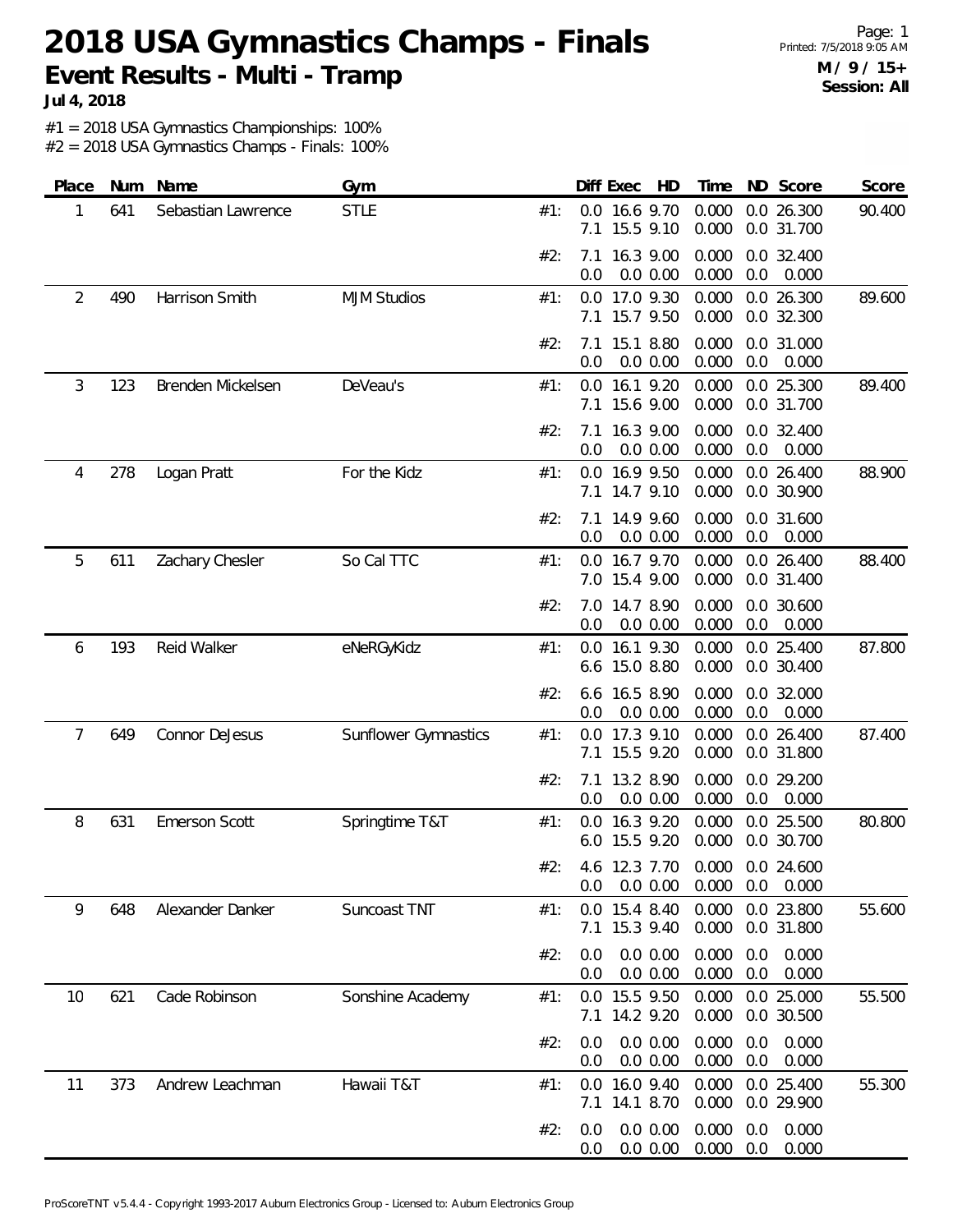Page: 2 Printed: 7/5/2018 9:05 AM **M / 9 / 15+ Session: All**

**Jul 4, 2018**

#1 = 2018 USA Gymnastics Championships: 100%

| Place | Num | Name                 | Gym                        |     |            | Diff Exec<br>HD            | Time           |            | ND Score                        | Score  |
|-------|-----|----------------------|----------------------------|-----|------------|----------------------------|----------------|------------|---------------------------------|--------|
| 12T   | 82  | Jared Oglesby        | <b>Amplify Gymnastics</b>  | #1: | 7.1        | 0.0 16.0 8.90<br>14.2 8.90 | 0.000<br>0.000 |            | 0.0 24.900<br>0.0 30.200        | 55.100 |
|       |     |                      |                            | #2: | 0.0<br>0.0 | 0.0 0.00<br>0.0 0.00       | 0.000<br>0.000 | 0.0<br>0.0 | 0.000<br>0.000                  |        |
| 13T   | 484 | Kyle Allen           | <b>MJM Studios</b>         | #1: | 7.1        | 0.0 16.9 9.40<br>13.1 8.60 | 0.000<br>0.000 |            | 0.0 26.300<br>0.0 28.800        | 55.100 |
|       |     |                      |                            | #2: | 0.0<br>0.0 | 0.0 0.00<br>0.0 0.00       | 0.000<br>0.000 | 0.0<br>0.0 | 0.000<br>0.000                  |        |
| 14    | 428 | Connor Shemenski     | <b>Integrity Athletics</b> | #1: | 0.0<br>7.1 | 16.2 9.60<br>13.3 8.50     | 0.000<br>0.000 | 0.0        | 0.0 25.800<br>28.900            | 54.700 |
|       |     |                      |                            | #2: | 0.0<br>0.0 | 0.0 0.00<br>0.0 0.00       | 0.000<br>0.000 | 0.0<br>0.0 | 0.000<br>0.000                  |        |
| 15    | 515 | Kenny Vogan          | Nissen Trampoline          | #1: | 0.0<br>7.1 | 14.4 9.10<br>14.3 9.50     | 0.000<br>0.000 |            | 0.0 23.500<br>0.0 30.900        | 54.400 |
|       |     |                      |                            | #2: | 0.0<br>0.0 | $0.0\ 0.00$<br>0.0 0.00    | 0.000<br>0.000 | 0.0<br>0.0 | 0.000<br>0.000                  |        |
| 16    | 86  | <b>Tyler Dunning</b> | Apex Tumbling              | #1: | 0.0        | 15.5 9.20<br>7.0 13.4 8.90 | 0.000<br>0.000 |            | 0.0 24.700<br>0.0 29.300        | 54.000 |
|       |     |                      |                            | #2: | 0.0<br>0.0 | 0.0 0.00<br>0.0 0.00       | 0.000<br>0.000 | 0.0<br>0.0 | 0.000<br>0.000                  |        |
| 17    | 379 | <b>Bryce Parker</b>  | Head Over Heels CA         | #1: | 0.0<br>7.1 | 15.1 9.10<br>12.2 9.00     | 0.000<br>0.000 |            | 0.0 24.200<br>0.0 28.300        | 52.500 |
|       |     |                      |                            | #2: | 0.0<br>0.0 | 0.0 0.00<br>0.0 0.00       | 0.000<br>0.000 | 0.0<br>0.0 | 0.000<br>0.000                  |        |
| 18    | 279 | Koulton Ruddle       | For the Kidz               | #1: | 0.0<br>7.1 | 14.1 9.00<br>11.8 8.40     | 0.000<br>0.000 |            | 0.0 23.100<br>0.0 27.300        | 50.400 |
|       |     |                      |                            | #2: | 0.0<br>0.0 | 0.0 0.00<br>0.0 0.00       | 0.000<br>0.000 | 0.0<br>0.0 | 0.000<br>0.000                  |        |
| 19    | 47  | Adam Updike          | Airborne Academy           | #1: | 0.0<br>5.3 | 14.8 9.50<br>13.2 9.20     | 0.000          |            | 0.0 24.300<br>0.000 -2.0 25.700 | 50.000 |
|       |     |                      |                            | #2: | 0.0<br>0.0 | $0.0\,0.00$<br>0.0 0.00    | 0.000          | 0.0        | $0.000$ $0.0$ $0.000$<br>0.000  |        |
| 20    | 273 | Jackson Arnold       | For the Kidz               | #1: | 5.3        | 0.0 13.5 9.30<br>12.3 9.40 | 0.000          |            | 0.0 22.800<br>0.000 -2.0 25.000 | 47.800 |
|       |     |                      |                            | #2: | 0.0<br>0.0 | 0.0 0.00<br>0.0 0.00       | 0.000<br>0.000 | 0.0<br>0.0 | 0.000<br>0.000                  |        |
| 21    | 24  | Christian Mojica     | Acrotex                    | #1: | 0.0<br>5.8 | 3.8 2.40<br>14.3 9.40      | 0.000<br>0.000 | 0.0        | 6.200<br>0.0 29.500             | 35.700 |
|       |     |                      |                            | #2: | 0.0<br>0.0 | 0.0 0.00<br>0.0 0.00       | 0.000<br>0.000 | 0.0<br>0.0 | 0.000<br>0.000                  |        |
| 22    | 711 | David Montgomery     | <b>Top City Athletics</b>  | #1: | 0.0<br>3.5 | 14.3 9.00<br>5.3 3.30      | 0.000<br>0.000 |            | 0.0 23.300<br>0.0 12.100        | 35.400 |
|       |     |                      |                            | #2: | 0.0<br>0.0 | 0.0 0.00<br>0.0 0.00       | 0.000<br>0.000 | 0.0<br>0.0 | 0.000<br>0.000                  |        |